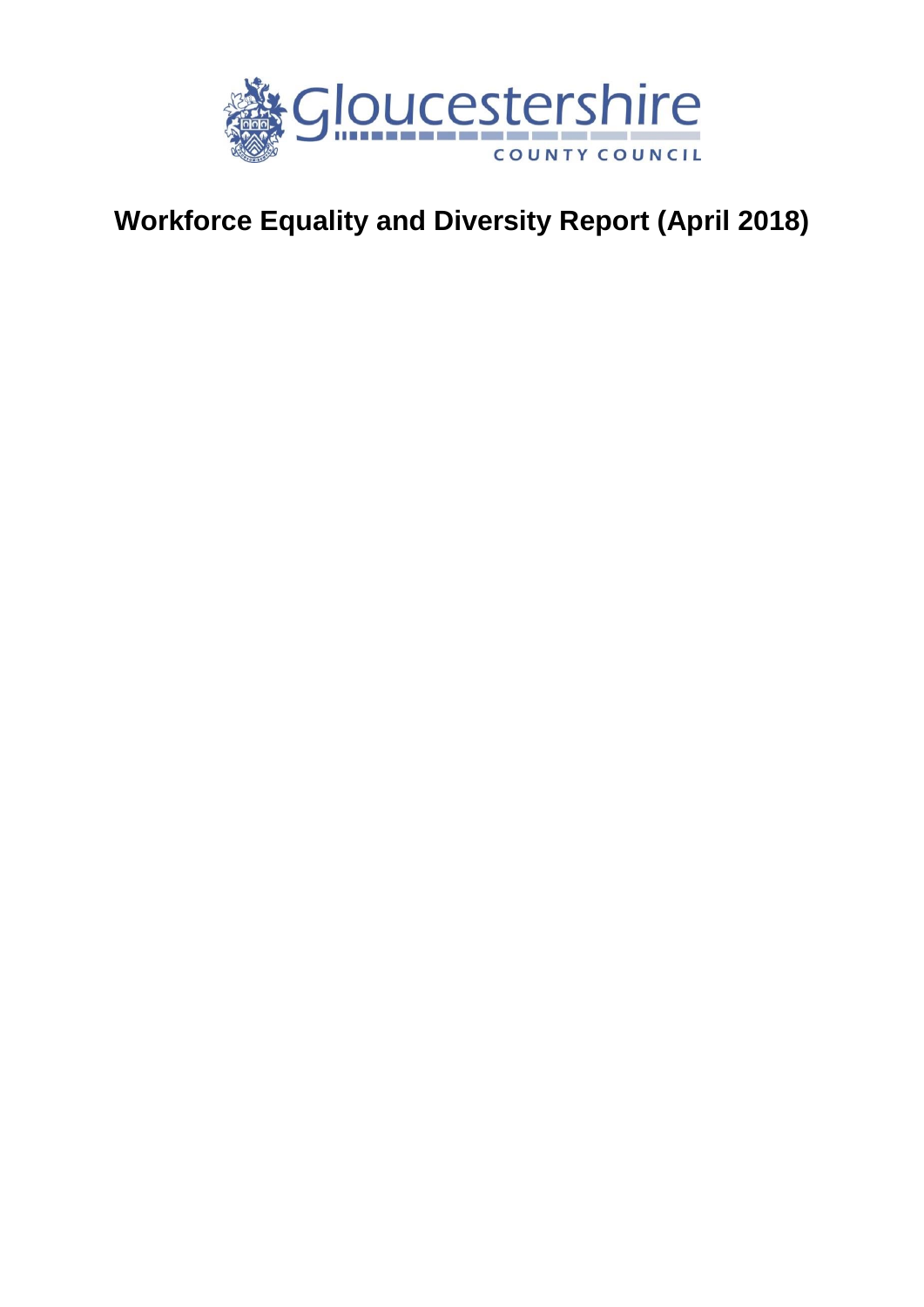## **Table of Contents**

| Key Workforce Findings 2017/18                        | 3<br>5                                             |  |  |
|-------------------------------------------------------|----------------------------------------------------|--|--|
| Gender Reassignment<br>Marriage and Civil Partnership | 10<br>11<br>12<br>13<br>14<br>15<br>17<br>18<br>20 |  |  |
|                                                       |                                                    |  |  |
|                                                       |                                                    |  |  |
|                                                       |                                                    |  |  |
|                                                       |                                                    |  |  |
| Performance Development Review (PDR) 35               |                                                    |  |  |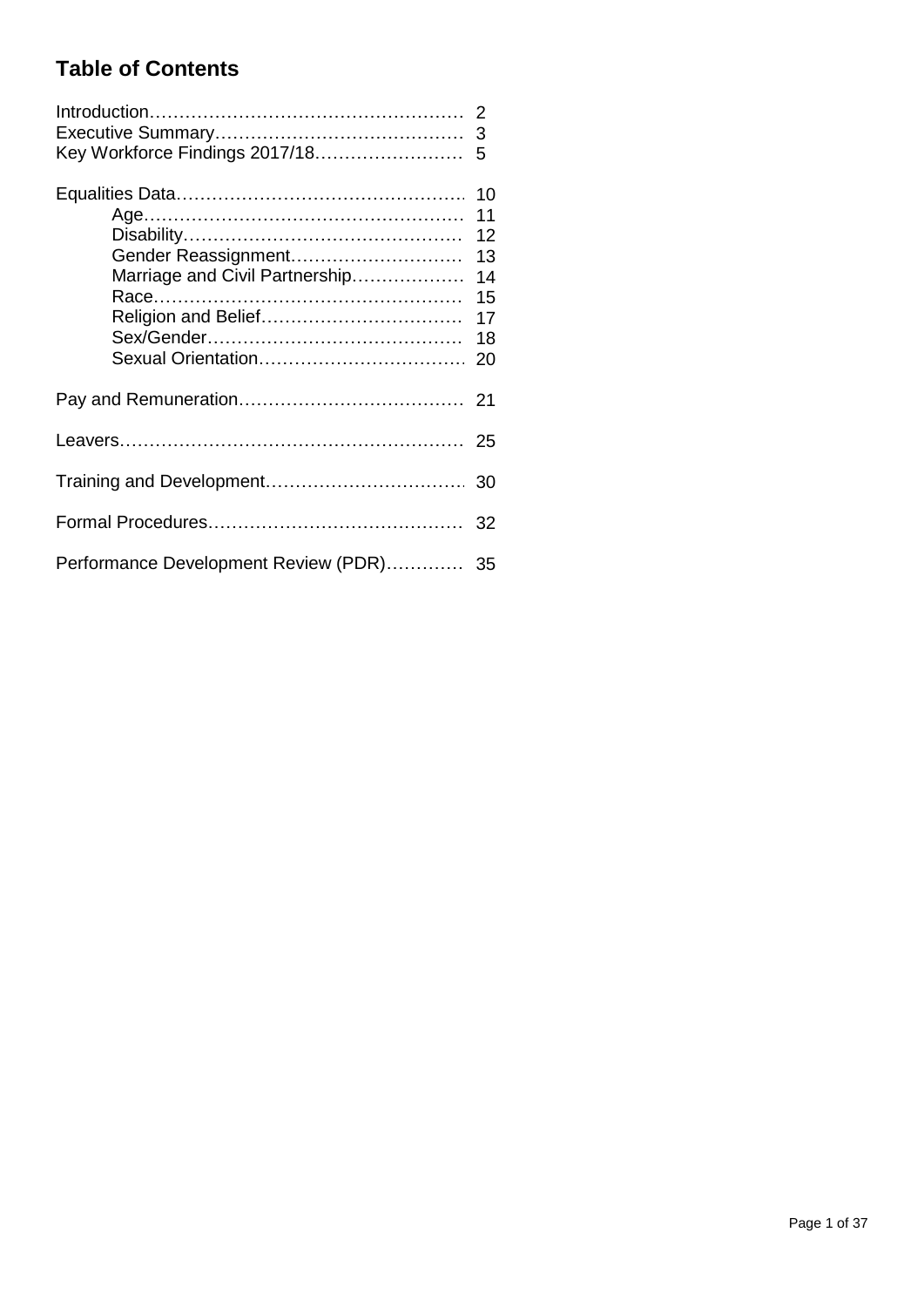# **Gloucestershire County Council Workforce Diversity Report Equality and Diversity Employment Information**

## **Introduction**

This report sets out the workforce data arrangements we have in place in order to monitor progress towards our objectives, and examines the equalities make-up of our staff.

The council has been monitoring equality information across a number of areas in employment since 2000. In addition since the introduction of the Equality Act 2010 and the subsequent Public Sector Equality Duty we have actively been analysing and reporting on data across a broad range of protected characteristics.

The nine characteristics are age, disability, gender reassignment, marital/relationship status, pregnancy and maternity, race, religion and belief, sex/gender, and sexual orientation. Monitoring equality and diversity in the workforce enables us to examine how our employment policies and processes are working and to identify areas where these may appear to be impacting disproportionately on certain groups of staff. This helps us to show due regard, and can lead to the development of better and more informed, inclusive decision making, including decisions on recruitment and promotion.

#### **How we collate equality information and intend to address data gaps**

The majority of the information included in this report has been taken from the council's HR and Payroll System (SAP). In June 2017 following minor changes to the way this data was held and the addition of new data protection safeguards, we asked all staff to ensure their information was up to date, or to enter information where none was held. In addition, in 2013 we collected information from employees, through a staff equalities questionnaire. Some of this data has been used in this report where there have been gaps in the data taken from SAP.

We will continue to collect data through various sources, including our HR & payroll self-service system and through recruitment practices, amongst other means.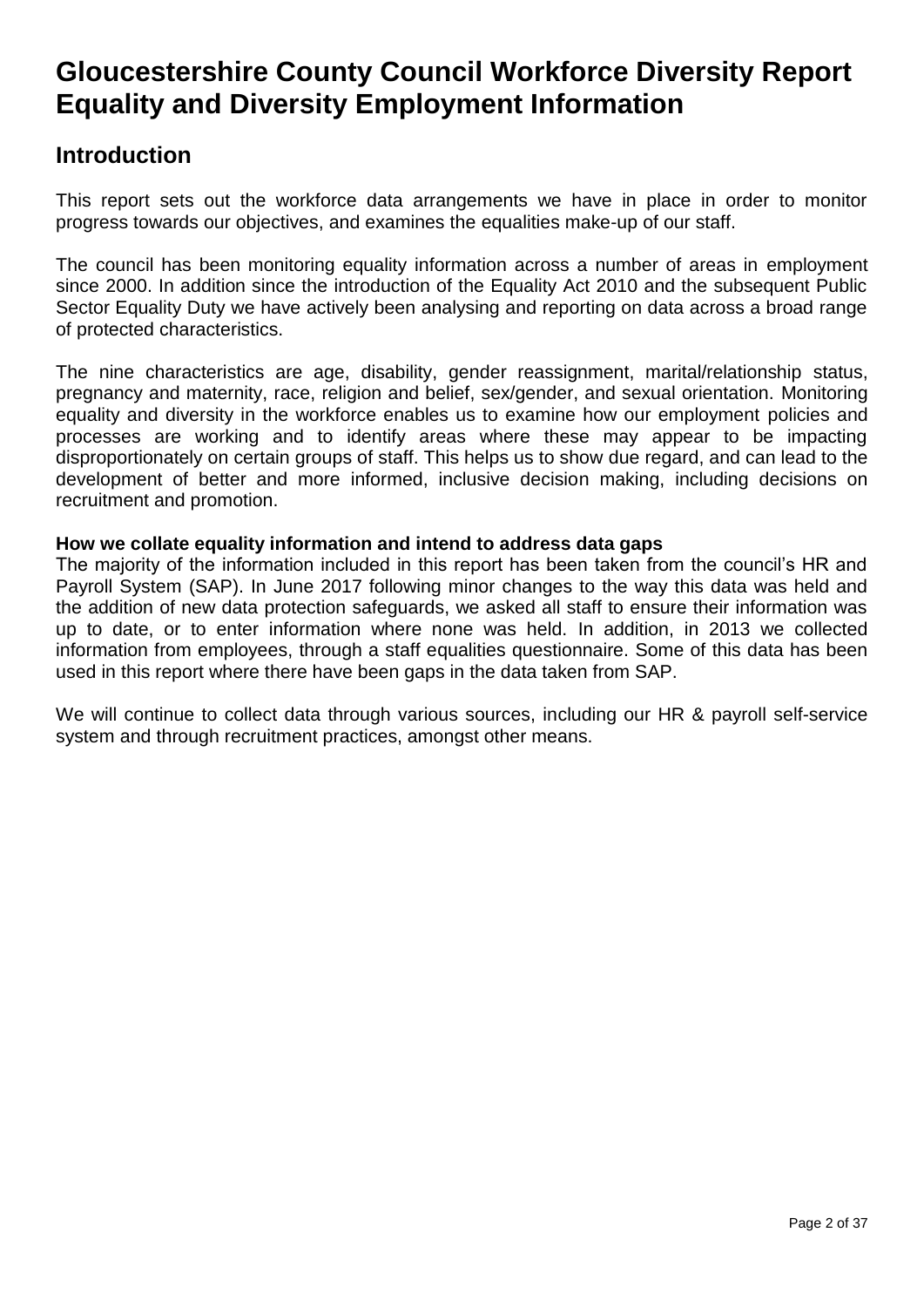## **Executive Summary**

The following information gives an overview of the current staffing situation, and a summary of the progress Gloucestershire County Council has made against its equality objectives over the past twelve months.

#### **Workforce Headcount**

On the 1<sup>st</sup> April 2018, 3,702 individuals were employed by Gloucestershire County Council. In addition to those included in our headcount figures published on the transparency pages of our website, this number also includes employees from the Gloucestershire Fire and Rescue Service (Wholetime and Retained) and those engaged on a casual basis where a mutuality of obligation exists.

We have embarked on a journey to establish our organisational values and behaviours. Throughout this journey we have fully engaged with our colleagues through leadership conference; Employee Engagement Survey 2017; team meetings and employee voice groups to establish what is really at the heart of what we do and how we want all of us to act. We wanted to ensure that our values really meant something to all of us. These values are at the centre of our new Employee Engagement Strategy where we have set out the direction of improving engagement and our culture over the next 3 years. Our values are:

- Accountability
- $\bullet$  Integrity
- Empowerment
- Respect
- **Excellence**

#### **Opportunities to work flexibly**

The organisation offers and actively promotes to all employees a range of flexible working practices and family friendly policies. Other measures as appropriate to the particular circumstances are also considered and the council always gives due regard to the diversity profile of the workforce when making changes to services and developing workforce strategies.

#### **Employee Engagement**

We have the following Employee Networks;

- Prism a network for LGBT+ members of staff
- Disability Network
- Dignity at Work Network
- Young Employees' Network (launched June 2017)

All of the network chairs meet with HR to discuss and review any emerging themes, to ensure a collective approach is taken to minimise any common concerns.

The networks have worked closely with the council to raise awareness and to offer employees the opportunity to raise issues of concern. For example, the council's Prism Network meets formally on a monthly basis in various locations. This allows all members of Prism to attend a meeting at (or close to) their place of work to raise any issues. They also have digital networks through Yammer and email forums.

Members of our Prism and YEN network have recently commenced a pilot mentoring programme where they are mentoring others and also being mentored themselves. This was initiated by the networks and actively supported by the organisation.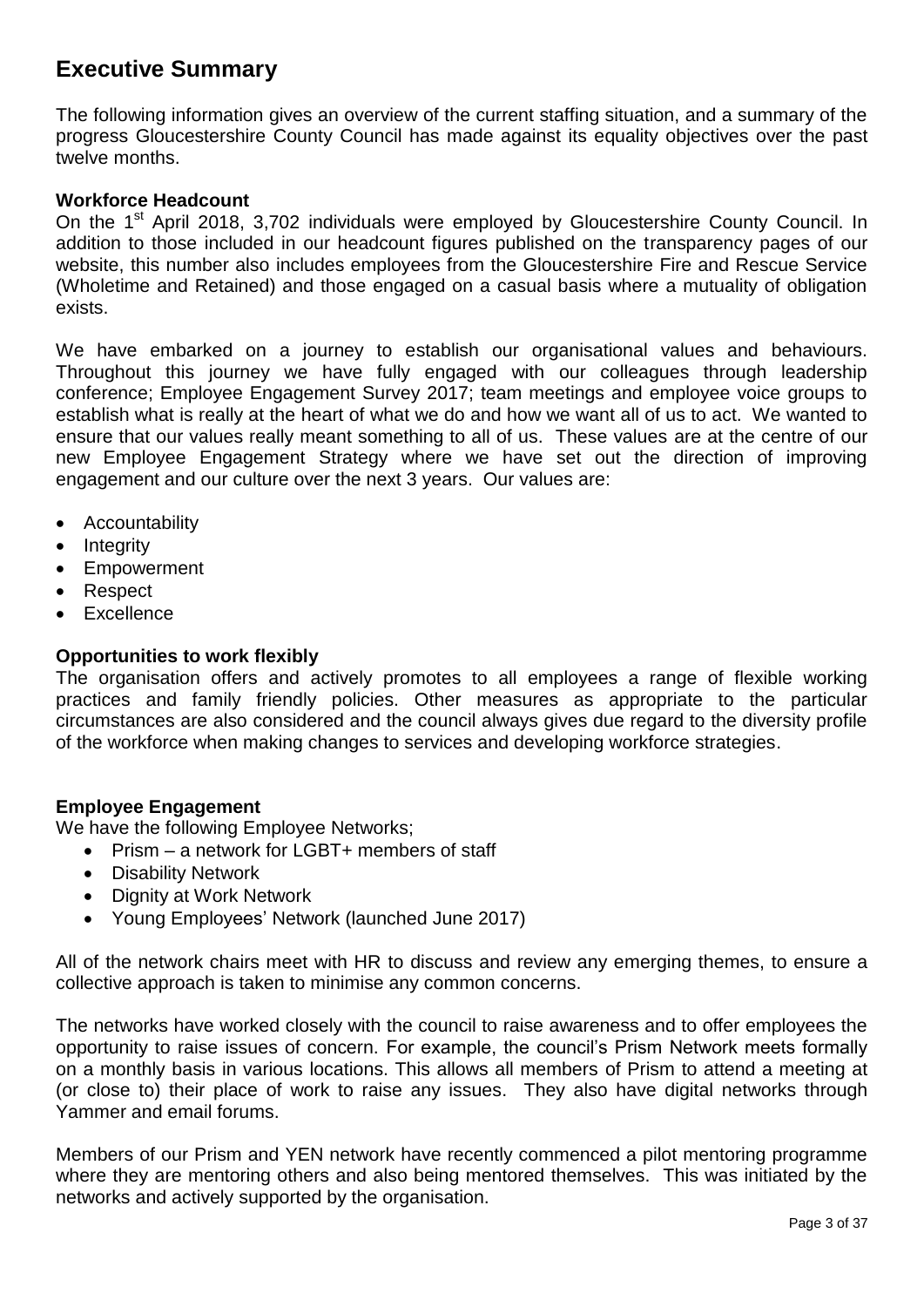We are in regular contact with the networks and strive to support activities/initiatives that they propose to offer to members, and we encourage the network to raise with us issues of concern so that we can actively work together to agree solutions or approaches.

The Dignity at Work (DAW) network is one of the initial points of contact (alongside line management, Human Resources Advisers or Trade Union representatives), for any employee who believes they are experiencing unacceptable behaviour. DAW Officers are able to listen and offer impartial support to anyone who feels they are experiencing bullying and harassment in the workplace. A DAW Officer can also support staff that have had an allegation of harassment or bullying made against them.

In 2017 we produced a Health and Wellbeing Policy and created a Health and Wellbeing Board to oversee the associated action plan. The Board includes representatives from Occupational Health, Public Health, Human Resources, Health and Safety, Communications and DAW. The key aims of this policy and the associated action plan are to focus key initiatives on physical and mental wellbeing including the national public health campaign of 'One You'. Through the policy the organisation has achieved the Workplace Wellbeing Charter – National Award for England through Health @ Work.

The council provides an Employee Assistance Programme which is available to staff. This offers information and advice including confidential counselling for staff and managers, available 24 hours every day online and by telephone, and covers a wide range of issues such as bereavement, childcare, financial advice and family breakdown.

In addition to our normal occupational health practices we offer professional face to face counselling to staff if the circumstances deem it necessary. We also offer on site counselling support to staff that have experienced a traumatic incident in the work place.

The organisation supports a range of employee led clubs and societies including a mindfulness group; cycling group; walking group; WI; book club; film club and others. These offer employees a range of benefits which support their mental or physical wellbeing at work. We also encourage volunteering to support the Council's Active Communities Policy.

We have a suite of training modules designed to equip our Managers and Leaders with the tools currently required to deliver the Council's agenda and we have also launched a second Aspiring Leaders. These are aligned with our behaviours, equality standards and safeguarding standards.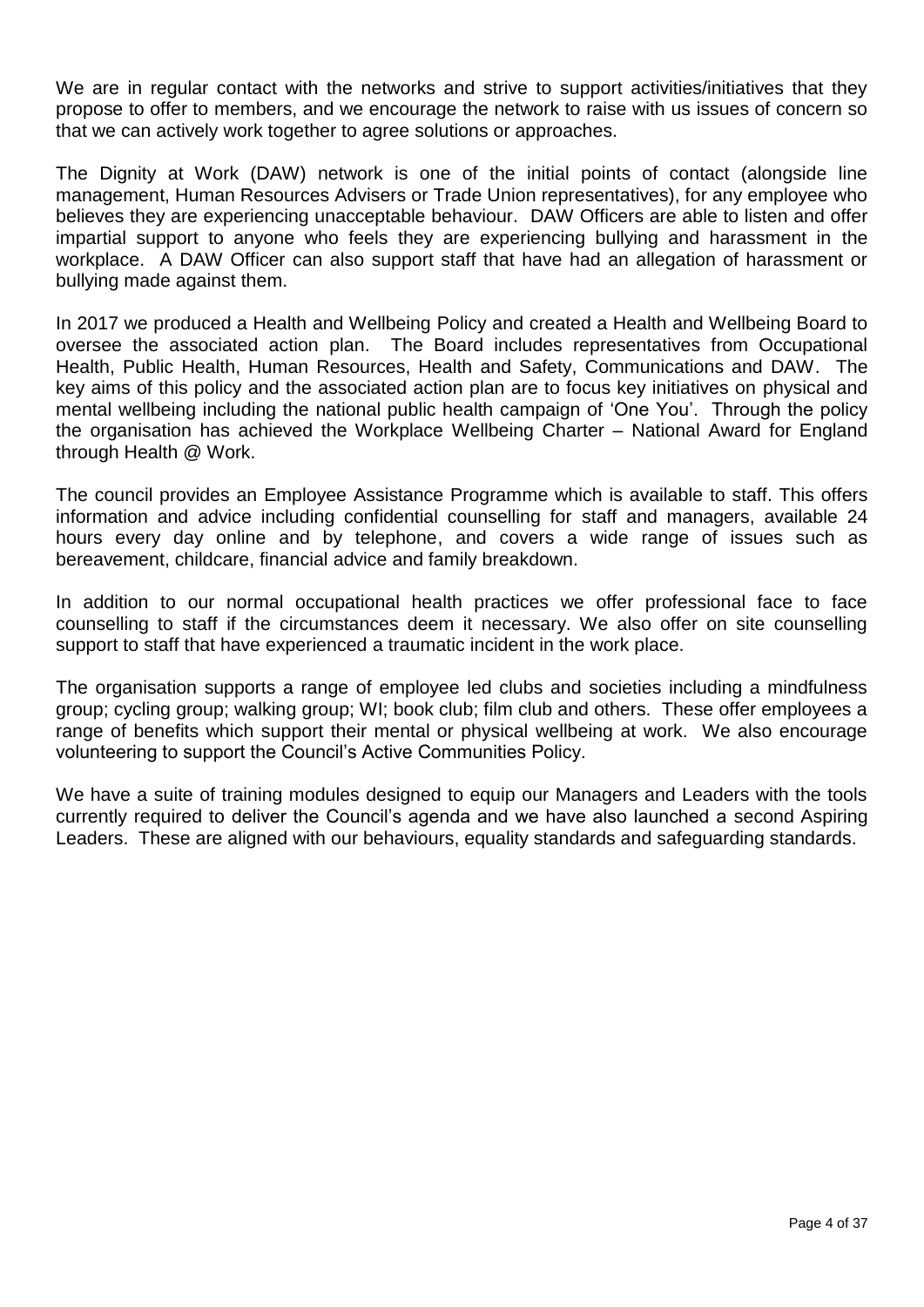## **Key Workforce Findings 2017-18**

The workforce data and findings have been separated into all of the protected characteristics. There are additional sections of information regarding pay and remuneration, formal procedures, leaver's information, and training and development.

#### **Age**

Gloucestershire County Council, like many Local Authorities across the UK, has an older workforce. This is reflective of the populations of both Gloucestershire County and the United Kingdom as a whole which are recognised as having an older age profile.

- The highest proportion of our workforce (35.76%) are aged between 46 and 55;
- Just over 21% of the workforce are under 36, and only 43% are below 46 years old;
- There has been a very slight increase in the proportion of employees aged 25 or under (4.89%) compared to last year (4.72%).
- There has also been a very slight increase in the number of employees over 56 (21.29%) compared to last year (20.48%).

#### **What does this tells us?**

There are benefits to both retaining the knowledge and expertise that older, long serving employees offer to the organisation. The council has attracted younger workers during 2017-18 and the portion of the workforce over 56 has slightly increased figures for this year indicate that the council will need to continue to both attract younger workers and to try and retain some of the longer-serving staff.

The abolition of the default retirement age has seen a trend for the proportion of older workers within the organisation to increase over the past six years, as was anticipated. Nationally, over 30% of all workers are aged 50 and over.

Gloucestershire County Council actively seeks apprentices and offers graduates placements on a development scheme. Both of these have proven successful, with high numbers of applicants to the apprenticeship schemes.

This has driven the organisation to expand the number of apprenticeships on offer. The graduate programme has also been very well received, with those entering the scheme receiving a wide breadth of experience across the organisation, and securing important strategic roles within the council following completion of the programme.

Whilst there is no age restriction on applications for apprentices and graduates they traditionally attract a younger applicant. This encourages the development of the workforce in the lower age brackets.

#### **Disability**

- The number of employees declaring a disability stood at 4.43%, slightly higher compared to 3.56% last year.
- The highest proportion of disabled employees was amongst those aged 46-55 (36%).
- Proportionally, more than double the number of male employees (7.62%) have declared a disability than female workers (3.08%).
- 3.21% of all leavers identified as disabled.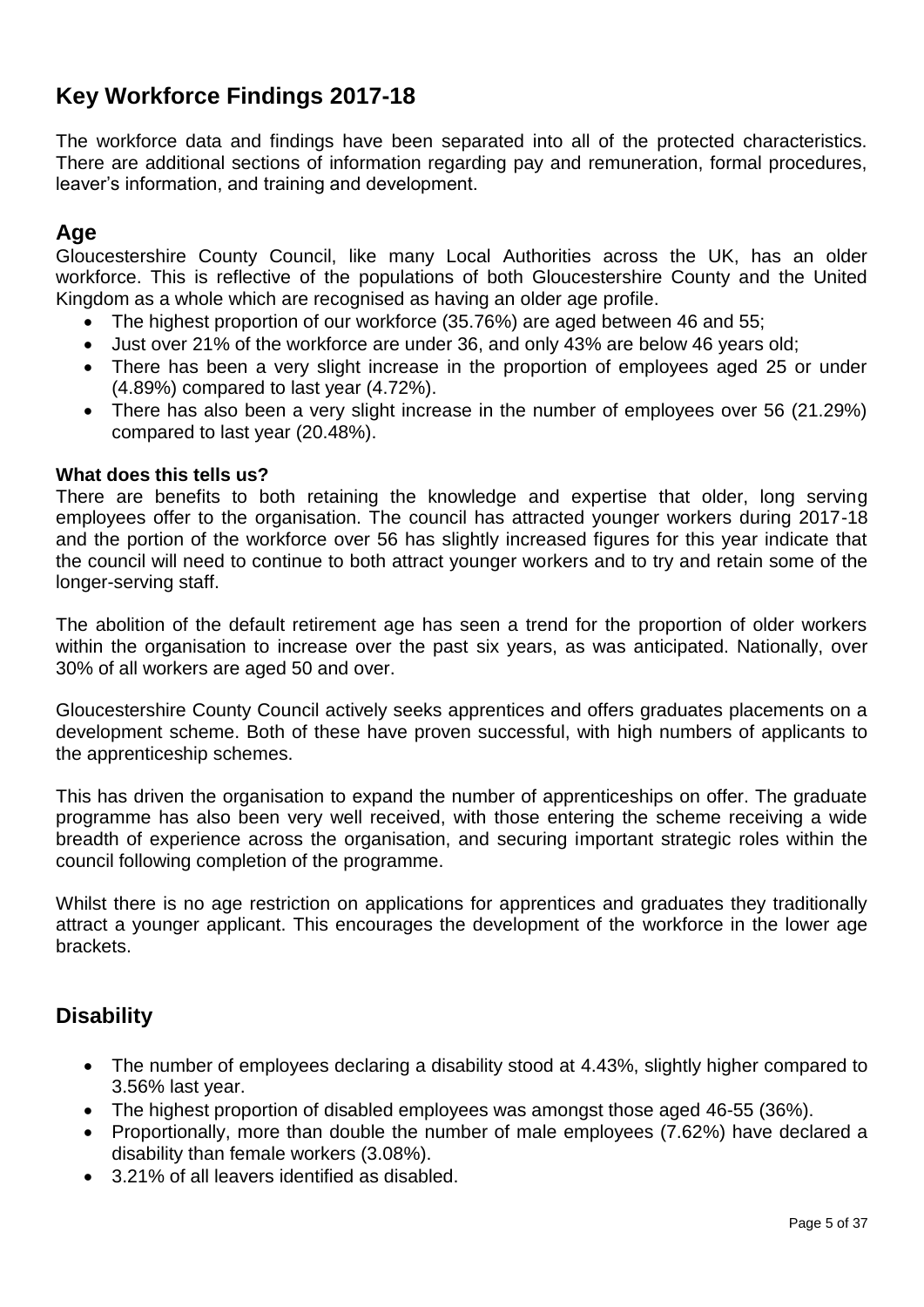#### **What does this tells us?**

The most recent (2011) Census revealed that 9% of all people in Gloucestershire aged between 16 and 64 consider themselves to have a disability, with 3.54% reporting that their activities were limited 'a lot' and 5.46% reporting that their activities were limited 'a little'. Whilst there are no comparable statistics available for the whole of the public sector, the latest equality report from the Department of Work and Pensions (DWP) quote 7% of staff as declaring a disability. Therefore, we can see that the numbers of staff who have declared a disability within our workforce is considerably less (4.43%). It is difficult to know whether this is due to the council employing a lower proportion of disabled staff, or due to low declaration rates (currently 23.77% of staff have not declared a disability status).

The Council has maintained Disability Confident Level 2 status. We are committed to supporting and developing all staff and appointing the best person for the job. We are keen to enable employees who become disabled to remain in work by providing all possible reasonable adjustments to their working environment or to how they carry out their duties. We continue to ensure that where a disabled applicant meets the minimum selection criteria for a job, they will be invited to interview. We also offer supported employment for employees with a disability through Gloucestershire Industrial Services (GIS) and continue our membership to Mindful Employer.

The council recognises that mental health is an important factor in the well-being of its staff and in managing absence. Mental health can be a difficult subject to openly discuss and inequalities in provision can exist where the subject is not actively managed or talked about. The council continues to sign up to the Mindful Employer Charter and has run a number of 'Mental Health Lite' training workshops; increased the information on Staffnet with regards to supporting yourself, colleagues and as a manager with stress; and implemented a Health and Wellbeing Policy.

#### **Gender Reassignment**

We continue to have employees who have declared themselves transgender. As with last year this figure is low, and disclosing the data in this report could lead to the illegal identification of individuals. It is not currently possible for employees to update their gender reassignment status on the SAP self-service system. Staff can, however, identify as being transgender on the e-Recruit system at the time of job application. The organisation continues to try to positively address transgender issues in the workplace through partnership working, with local and regional transgender networks. Gloucestershire County Council is committed to providing a productive, comfortable, supportive and, most importantly, safe environment for transgender employees, before, during and after transition.

This year we have implemented a new Transgendered Policy following consultation with out Prism network. We have also worked in collaboration with Stonewall and are now reviewing the language within our policies during the rolling review programmes to ensure that language used is gender neutral where appropriate.

#### **Marriage and Civil Partnership**

 27.15% of our workforce have stated their marital status and a further 6.67% have stated that they do not wish to disclose that information.

#### **What does this tells us?**

We continue to encourage all employees to update their equalities information on the SAP selfservice system.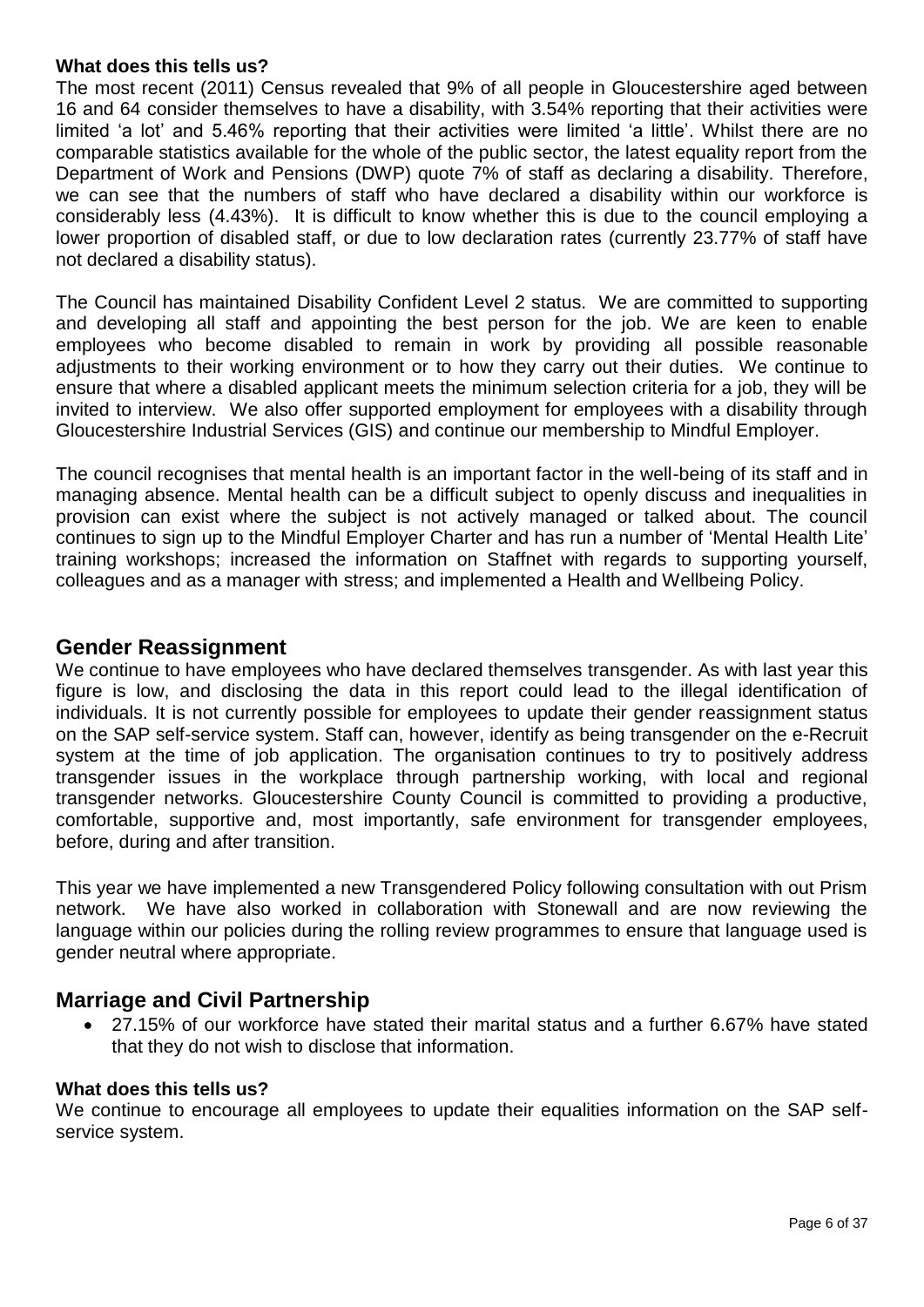#### **Pregnancy and Maternity**

- In the period 1<sup>st</sup> April 2017 31<sup>st</sup> March 2018, 75 employees returned from maternity leave.
- One employee chose not to return.

#### **What does this tells us?**

Return rates remain high, and we feel this reflects the wide range of flexible working opportunities available and the support we offer to managers to successfully manage the return to work of an employee from maternity leave. We will continue to monitor the numbers and make-up of non returners.

#### **Race**

The categories used by Gloucestershire County Council to reflect Race are in line with those used by the Office of National Statistics (ONS). However, for publishing purposes we have grouped some categories together so as not to inadvertently identify anyone.

- The majority of employees (81.52%) have declared their race.
- 90% of the workforce has declared as being White British. Gloucestershire County as a whole, is 92% White British (Source: ONS s001 Census)
- The estimated BAME (Black, Asian and Minority Ethnic) population from Gloucestershire is 4.7%. The proportion of council employees from a BAME background is 4.27%, compared to 4.32% last year.

#### **What does this tell us?**

The workforce of Gloucestershire County Council is increasingly reflecting the community it represents. We also need to consider and ensure that the diversity of those accessing our services, particularly social care services, is reflected in the diversity of the employees in these areas. Where there is a disparity in these numbers, initiatives can be put in place to attract, retain and develop employees from different backgrounds to allow us to continuously improve the quality of the services we offer to the population of Gloucestershire.

#### **Religion and Belief**

This is the fourth year that we have been able to report on the religious beliefs of the workforce.

 19.72% of employees have declared their religious denomination, with a further 10.55% selecting the 'rather not state' option on the form.

#### **What does this tells us?**

We offer all employees the use of dedicated quiet rooms to pray and reflect. Religious holidays are recognised and actively promoted, through internal communications. Employees are allowed time off for specific holidays, through both traditional bank holidays for Christian festivals, and the provision of special leave for observers of other faiths.

#### **Sex/Gender**

The British labour market continues to be characterised by a high level of occupational segregation, women make up 83% of people employed in personal services and over 40% of female jobs compared with 15% of male jobs are in the public sector.

69.80% of the council's workforce is female.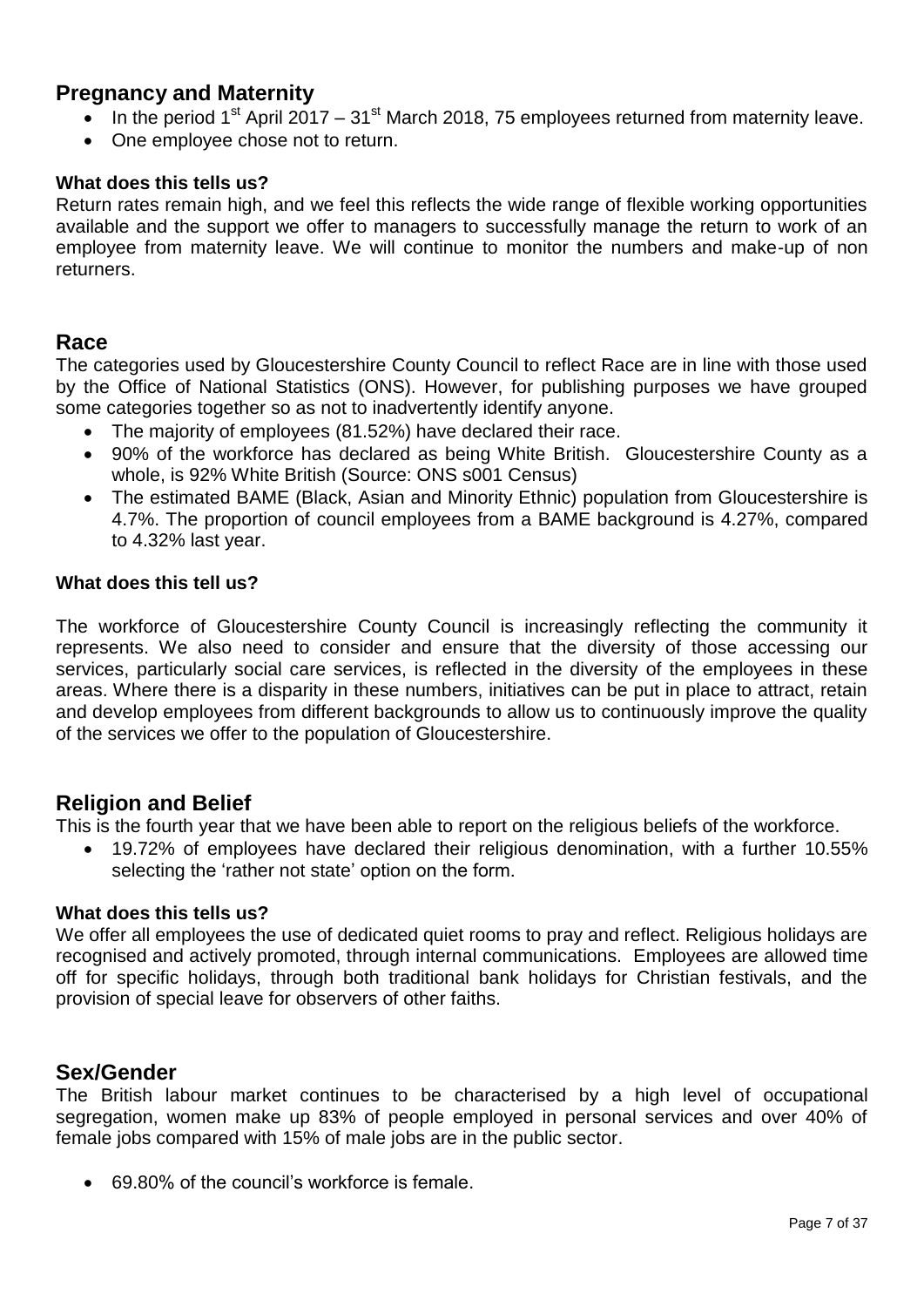- This is a sharp contrast to the national workforce profile, where only 47% of all people in employment are female;
- However, this correlates with the national profile for Public Sector workers two thirds of the total workforce in public roles is female;
- Of female employees, 55.61% work on a full-time basis compared to 44.39% who work part-time. This is in contrast to male employees, of whom 75% work full-time and 25% work part-time.
- The majority (67%) of those in senior management positions are female.

#### **What does this tells us?**

There is a very high proportion of female employees in the organisation; much higher than the workforce profile of the UK as a whole, where fewer women than men are employed. This is reflective of both the nature of the work undertaken by the organisation, much of which has traditionally appealed to females rather than males, and the flexible working opportunities offered by the council. These help us to attract and retain female employees who may otherwise have chosen to leave employment altogether, particularly when childcare is considered. These figures also suggest that other benefits offered by the organisation, in particular the Childcare Vouchers scheme, helps us to appeal as an employer to both female and male workers with parental responsibilities.

67% of senior managers are female, reflective of the fact that a significant proportion of our employees are female. Our female senior managers are employed in roles across the organisation.

#### **Sexual Orientation**

- 41.68% of the workforce have provided us with sexual orientation monitoring information.
- Over 10.37% of staff opted not to disclose their sexual orientation and declaring 'rather not state.
- There have been increases in the number of employees identifying as Bisexual (0.30% to (0.71%); Lesbian (0.46% to 0.91%); Gay Man (0.65% to 1.30%); and Heterosexual (48.06% to 86.71%) from last year.

#### **What does this tells us?**

We will seek to continuously improve on gaining confidence amongst employees to provide sensitive monitoring information such as sexual orientation over the next year and beyond, further engaging our LGBT+ network and maintaining our membership of Stonewall.

#### **Pay and Remuneration**

It is difficult to report on this across all protected groups, especially where numbers are low and individuals are identifiable, but also where return rates are relatively small. Four of the characteristics that we are able to report on, Gender, Race, Sexual Orientation and Disability, are highlighted below.

- **1. Gender -** Women are well represented across all grades which includes 67% at senior management level. We view this as a positive indication that women have the opportunity to progress to senior levels in the organisation.
- **2. Race -** Representation remains low at very senior management level but proportionate through the other grades, including across managerial roles.
- **3. Sexual Orientation -** There is proportional representation across all grades of employees who have disclosed their sexual orientation. We will continue to work closely with our Prism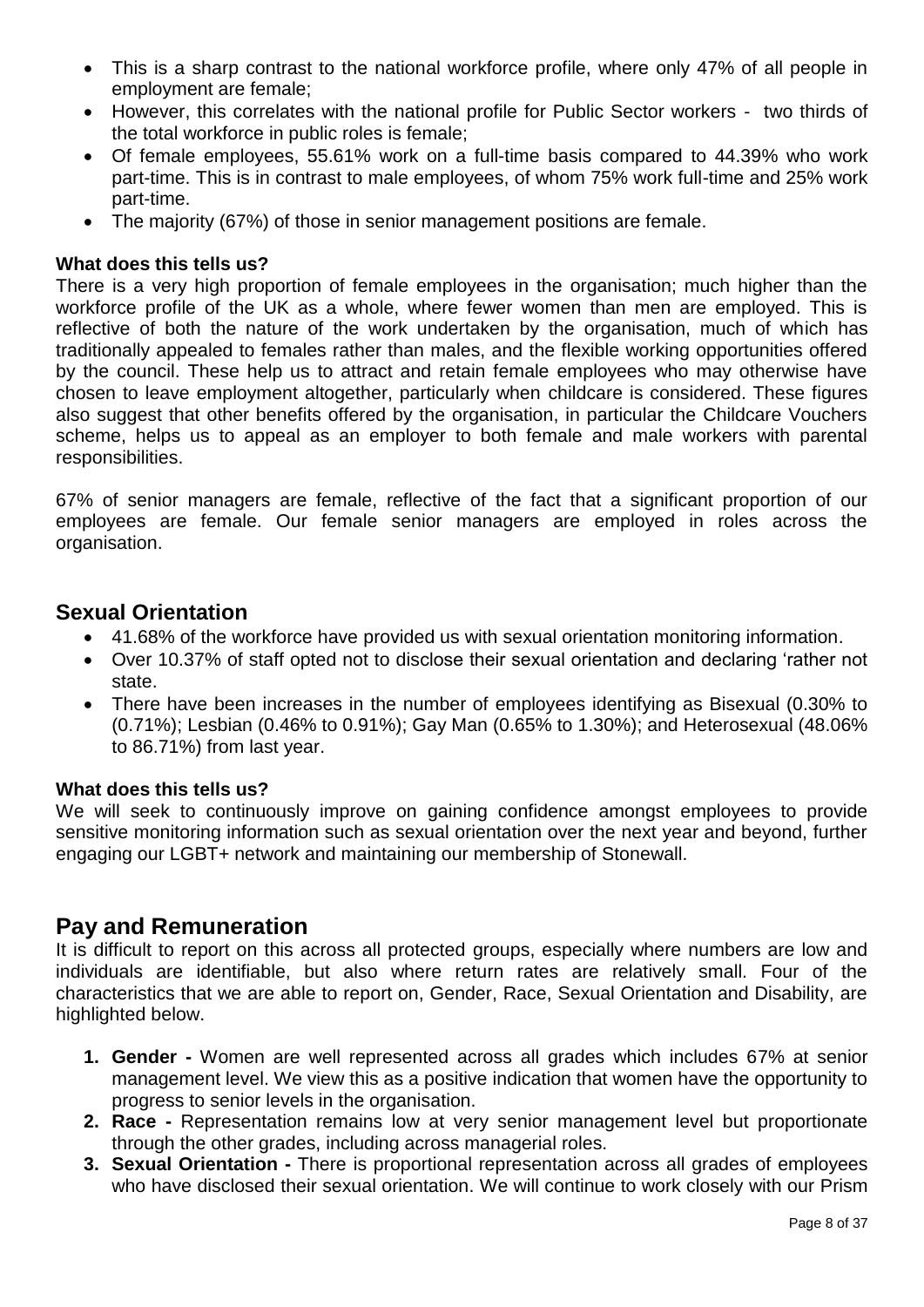Network and Stonewall to ensure our practices and policies are fully inclusive, regardless of sexual orientation.

**4. Disability** - There is representation of disabled employees across the grading structure but the majority are within grade B. This is due to the supported employment scheme that we run within Gloucestershire Industrial Services (GIS) which supports those with disabilities, predominantly learning disabilities, into paid employment.

#### **Leavers**

- 405 individuals left Gloucestershire County Council between 1<sup>st</sup> April 2017 and 31<sup>st</sup> March 2018, compared to 423 between  $1<sup>st</sup>$  June 2016 and 31 $<sup>st</sup>$  May 2017.</sup>
- Voluntary leavers, through resignations and retirements, accounted for the majority of leavers in the period (76%) overall compared to 73% last year.

#### **What does this tells us?**

This is almost identical to last year (405).

The highest proportion of leavers was in the 56+ age group (26% of all leavers). This is in line with expectations as employees may start to think about retirement around this age.

#### **Formal Procedures**

The term formal procedures refers to the council's procedures to manage sickness absence, performance levels (capability) and conduct.

The council takes a proactive approach to support unwell employees to return to work and to support managers to facilitate this. The council has a dedicated HR advice line (Contact Us) and Occupational Health Unit as well as an Employee Assistance Programme, and proactively engages with managers to support them through this process. Relevant policies and procedures are supplemented by Manager Guidance Notes which contain practical advice regarding common scenarios and ways to proactively manage the process.

59 employees were subject to formal action by the council, which is slightly less than the 67 last year.

As part of our approach to proactively deal with potential grievance cases we offer mediation provided by internally qualified colleagues in HR. This route is a voluntary, stand alone process and may not halt the process of other formal procedures but it is an opportunity to address issues informally between the parties concerned.

### **Training and Development**

Attendance on our formal training courses is generally proportionate to the make-up of the workforce across all protected characteristics.

Further equalities data is provided within the key workforce findings section of this report.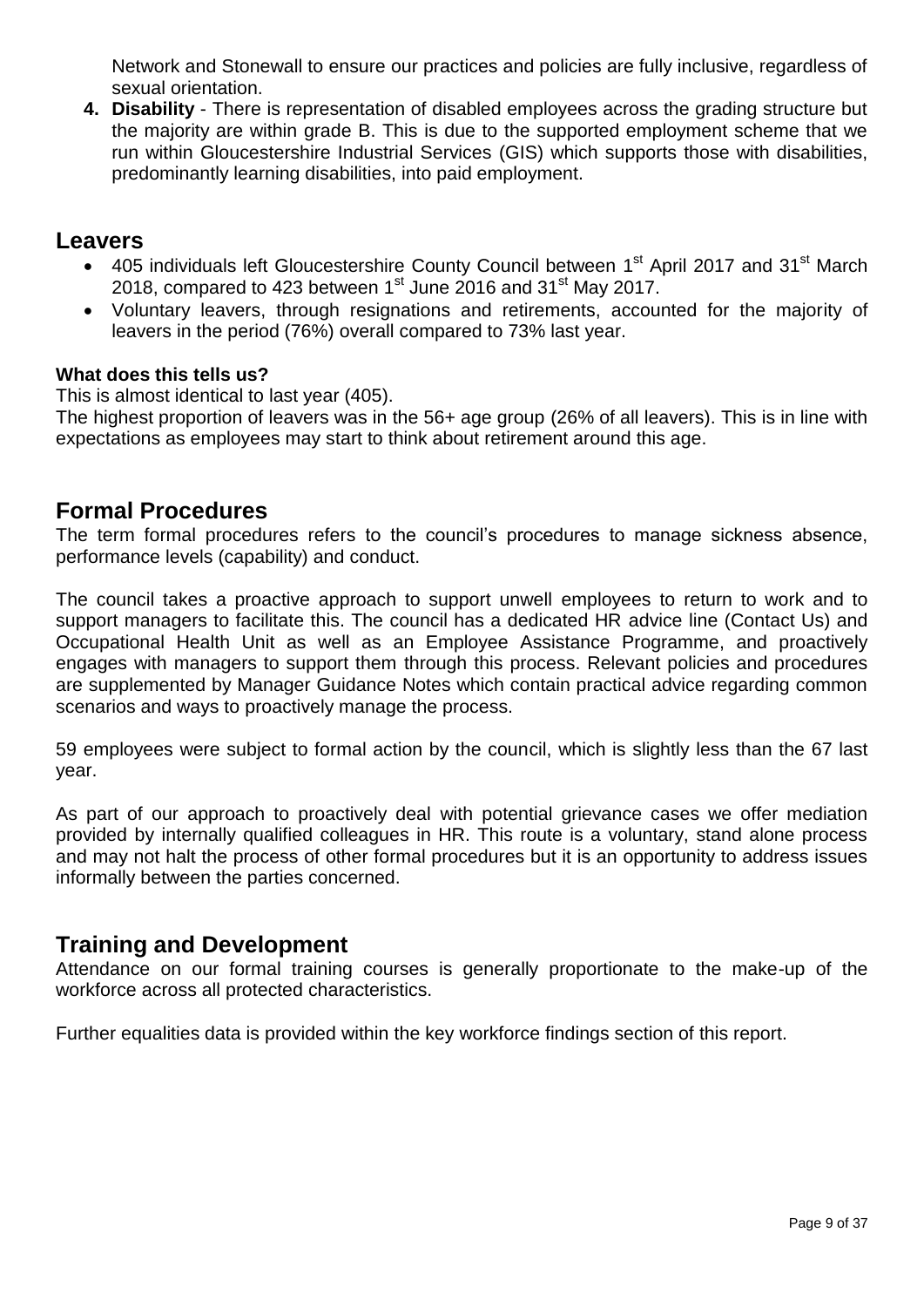## **Equalities Data**

The following charts and tables provide a detailed breakdown of the council's workforce. In order to comply with data protection and where the figures in the data are low we have recognised that it may be possible to identify individuals. In these circumstances the data has been replaced with a \*.

Where the data indicates an "unstated" response this means that an individual has not provided the council with a response. Where the response is "rather not say" the individual has chosen not to disclose the information.

We currently monitor all protected characteristics but so as not to unintentionally identify anyone we do not publicly report on all data but use it for monitoring and positive action initiatives.

For the purposes of reporting we have chosen to present our data using percentages and not specific numbers as in some cases the sharing of specific numbers would mean that a small group of people could be easily identified. **It is important to point out that when using percentages, that relate to a small number of people, the percentage itself may appear large but the actual number of staff may be small.**

Unless otherwise stated when referring to the population of Gloucestershire that this refers to the whole population not just working age individuals.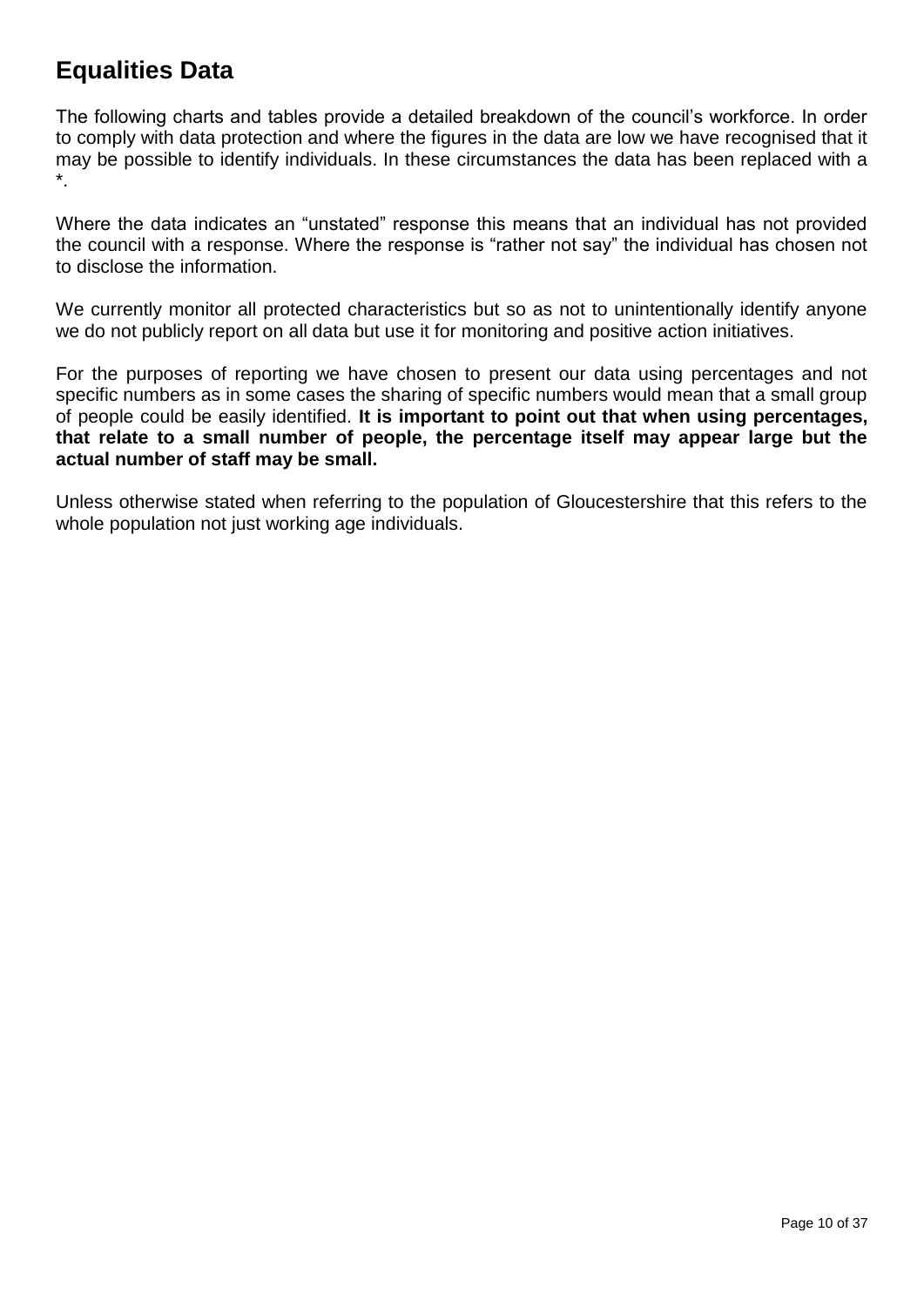## **Age**

Gloucestershire County Council continues to have an older workforce, reflecting the demographic of the population, and the national workforce trend. However, there has been an increase in the proportion of younger workers employed within the organisation, which has given the council a slightly younger age profile overall.



| <b>AGE</b>         | Percentage of<br><b>Workforce</b> | <b>Working Age Population of</b><br>Gloucestershire* |
|--------------------|-----------------------------------|------------------------------------------------------|
| $16 - 25$          | 4.89%                             | 17.94%                                               |
| $26 - 35$          | 16.13%                            | 18.41%                                               |
| $36 - 45$          | 21.93%                            | 19.70%                                               |
| 46-55              | 35.76%                            | 23.95%                                               |
| $56+$              | 21.29%                            | 20.01%                                               |
| <b>Grand Total</b> | 100.00%                           | 100.00%                                              |

*\*Please note: to make the figures comparable, Gloucestershire residents under the age of 16 and those over the age of 65 have not been taken into account.*

There is a slightly higher proportion of part time workers amongst older workers which may reflect a preference on their part to refrain from full time work at that time in their lives and it may be reflective of the take up of flexible working opportunities that we offer. There is also the option of flexible retirement once an employee reaches the age of 55.

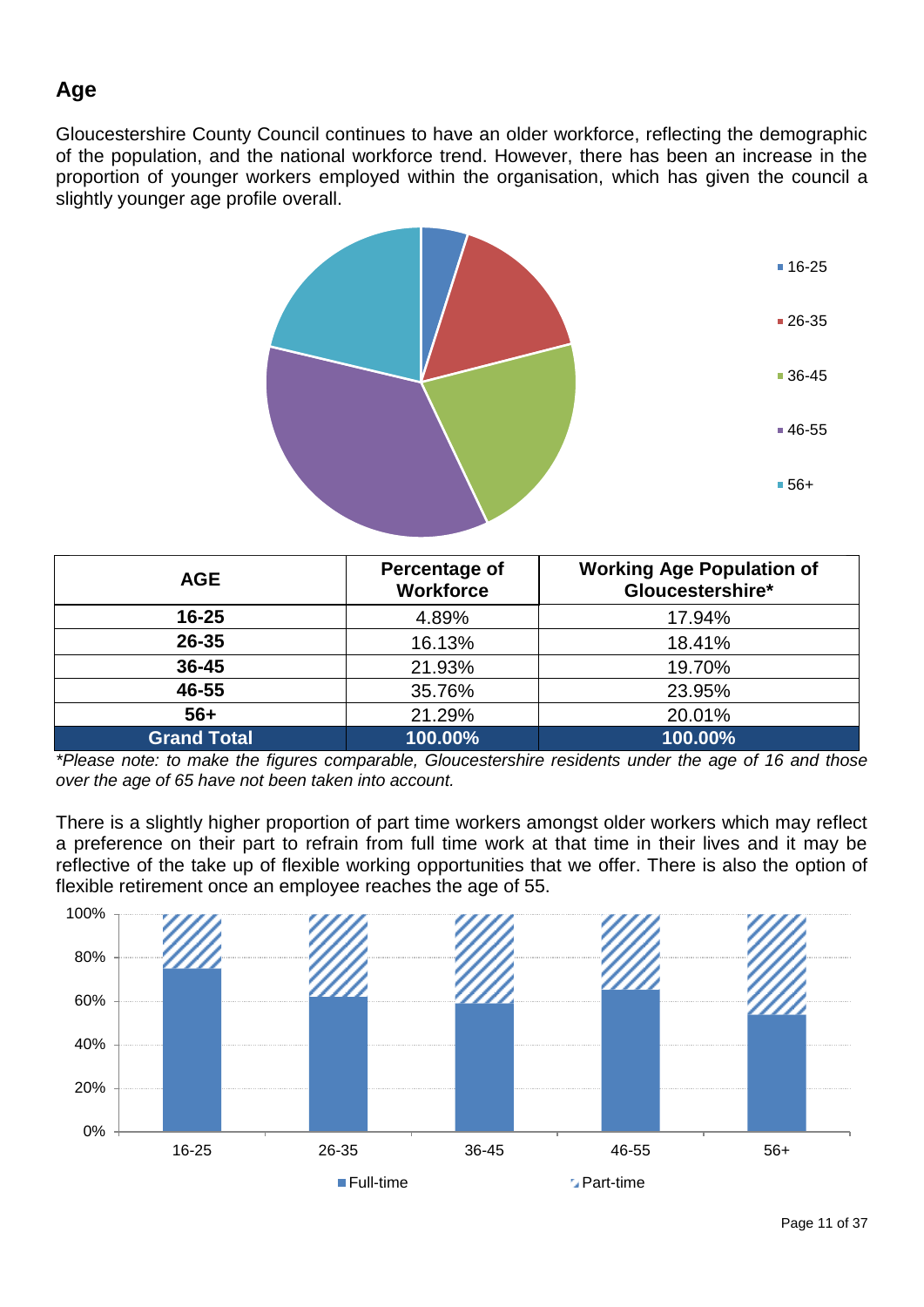## **Disability**

Compared to the population of the county, the proportion of employees declaring a disability is slightly higher.



| <b>DISABILITY</b>       | Percentage of<br><b>Workforce</b> | <b>Population of</b><br>Gloucestershire |
|-------------------------|-----------------------------------|-----------------------------------------|
| <b>Disabled</b>         | 4.43%                             | 16.71%                                  |
| <b>Not Disabled</b>     | 95.57%                            | 83.29%                                  |
| <b>Workforce stated</b> | 76.23%                            | $\blacksquare$                          |
| <b>Unstated</b>         | 23.77%                            | $\overline{\phantom{0}}$                |
| Grand Total             | 100.00%                           | 100.00%                                 |

There has been a very slight reduction in the proportion of male employees who have declared a disability, down from 5.74% last year to below 5.72% this year. There has also been a slight reduction in female staff declaring a disability – down from 2.6% to 2.36%. Conversely there has been a significant increase in the proportion of both sexes not declaring their disability status.

| <b>DISABILITY BY GENDER</b> | <b>Female</b> | <b>Male</b> |
|-----------------------------|---------------|-------------|
| <b>Disabled</b>             | 3.08%         | 7.62%       |
| <b>Not Disabled</b>         | 96.92%        | 92.38%      |
| <b>Workforce Stated</b>     | 76.70%        | 75.13%      |
| <b>Unstated</b>             | 23.30%        | 24.87%      |
| <b>Grand Total</b>          | 100.00%       | 100.00%     |

66.40% of disabled employees are in full-time roles, a drop of 3% from last year.

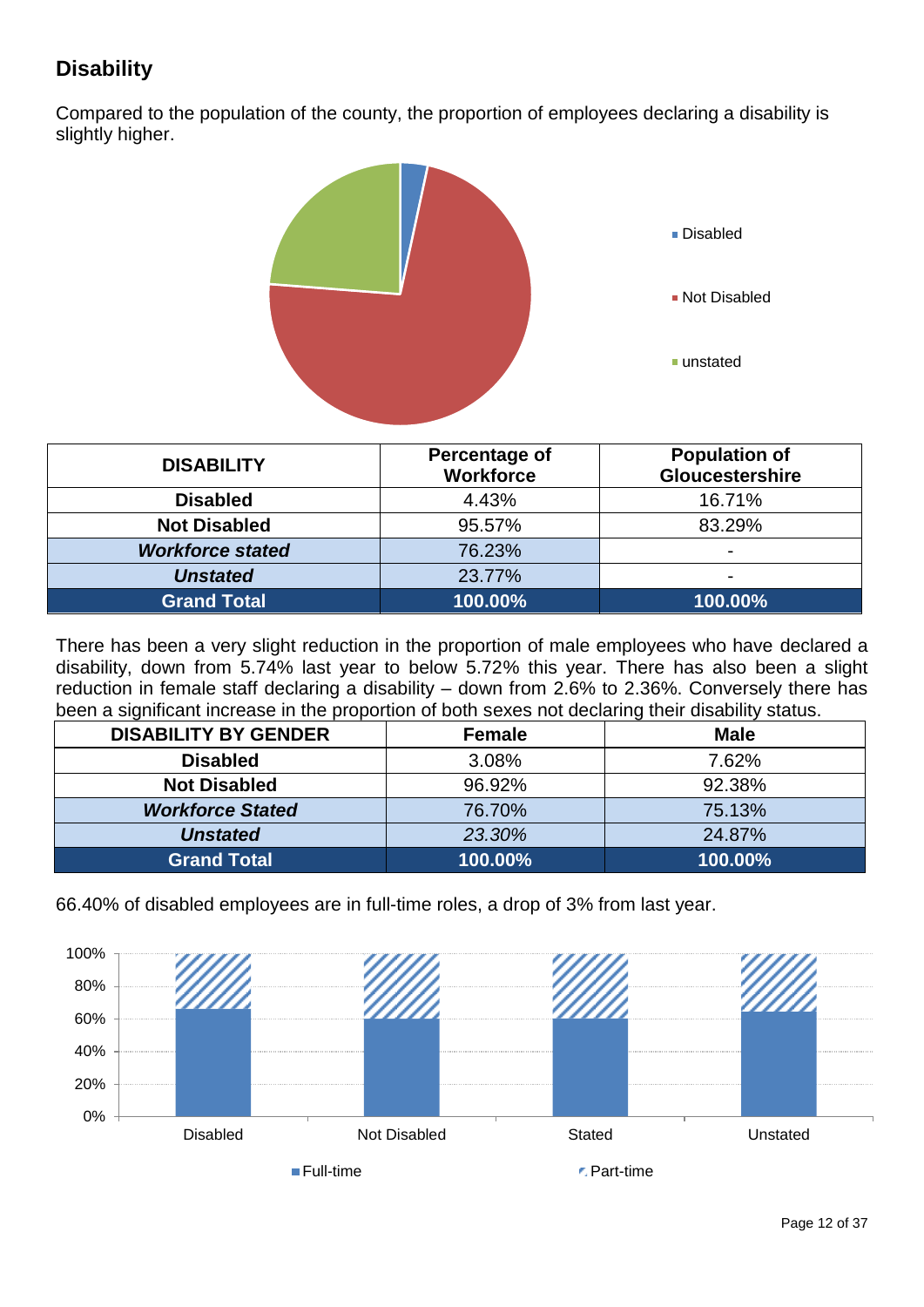| <b>DISABILITY BY WORKING HOURS</b> | <b>Full-time</b> | <b>Part-time</b> | <b>Total</b> |
|------------------------------------|------------------|------------------|--------------|
| <b>Disabled</b>                    | 66.40%           | 33.60%           | 100.00%      |
| <b>Not Disabled</b>                | 60.29%           | 39.71%           | 100.00%      |
| <b>Workforce stated</b>            | 60.56%           | 39.44%           | 100.00%      |
| <b>Unstated</b>                    | 64.66%           | 35.34%           | 100.00%      |

Disabled employees are represented across all age ranges, with a slightly higher proportion aged 46-55.

| <b>DISABILITY BY</b><br><b>AGE BRACKET</b> | $16 - 25$ | $26 - 35$ | 36-45  | 46-55  | $56+$  | <b>Total</b>            |
|--------------------------------------------|-----------|-----------|--------|--------|--------|-------------------------|
| <b>Disabled</b>                            | 7.20%     | 17.60%    | 17.60% | 36.00% | 21.60% | 100.00<br>$\%$          |
| <b>Not Disabled</b>                        | 3.19%     | 12.90%    | 22.25% | 38.41% | 23.25% | 100.00<br>%             |
| <b>Workforce stated</b>                    | 3.37%     | 13.11%    | 22.04% | 38.31% | 23.18% | 100.00<br>$\frac{1}{2}$ |
| <b>Unstated</b>                            | 9.77%     | 25.80%    | 21.59% | 27.61% | 15.23% | 100.00<br>$\sqrt{6}$    |

### **Gender Reassignment**

We have identifiable representation but as this is a low percentage we will not disclose the number in this report so as to avoid illegally identifying anyone. We consider disclosure a positive step and will be looking at the recent guidance on gender reassignment and recruitment.

At present, it is not possible for employees to record transgender status on our SAP system, so the small amount of information we have has come from our e-recruit system. However, this is something we are attempting to rectify in order to increase the disclosure rates in future reports.

Estimates of gender variant people (individuals who identify as a gender other than their natal gender) over the age of 16 in Gloucestershire is estimated at between 0.6% and 1% (Source: Gender identity Research and Education Society (2011) The Number of Gender Variant People in the UK – Update 2011 applied to Mid 2016 Population Estimates ONS for people aged 16 and over).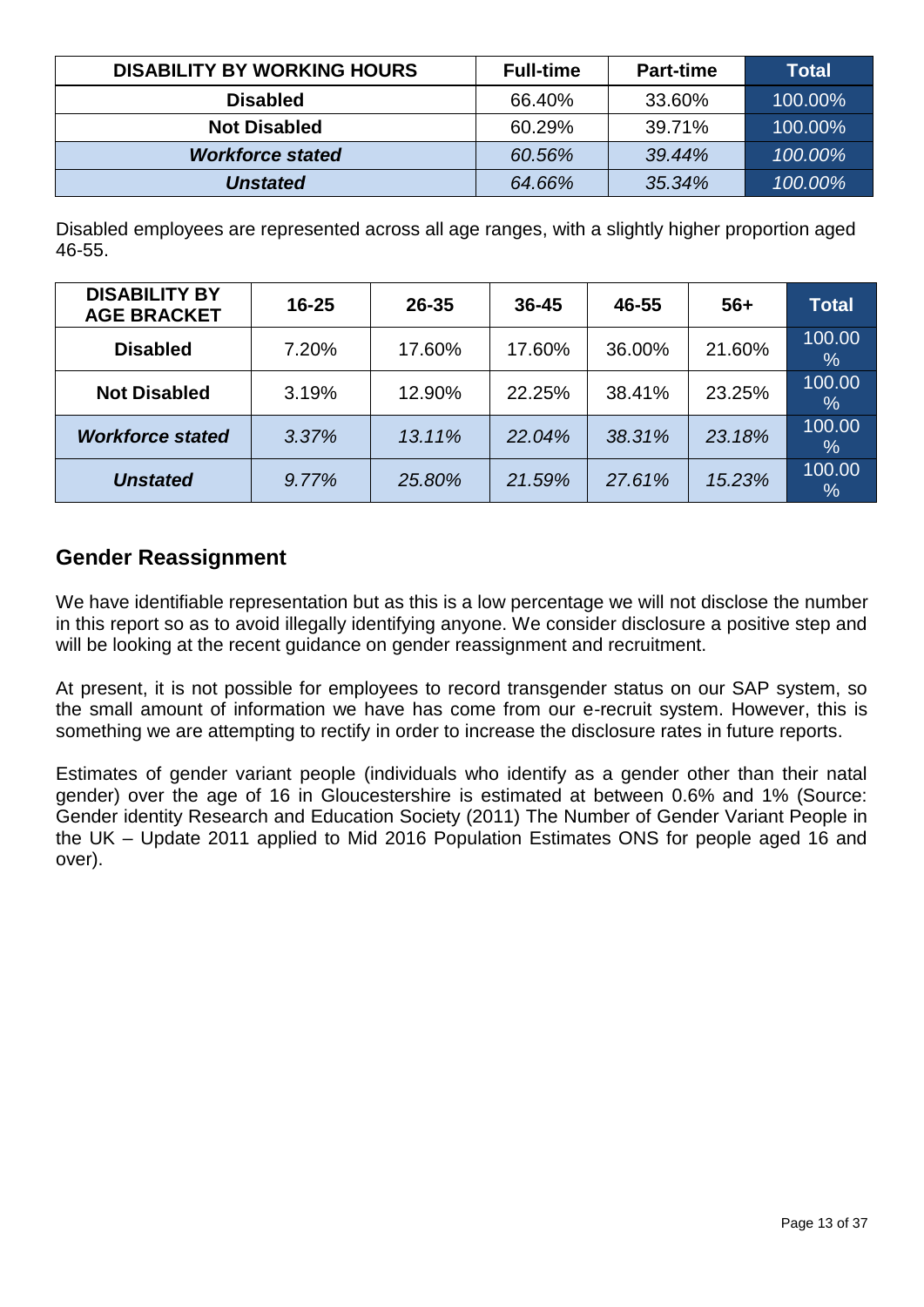### **Marriage and Civil Partnership**

27.15% of staff have disclosed their marital status, and a further 6.67% preferred to declare they 'would rather not say'. Each marital status option has a lower proportion than the county population, except married/civil partnership where 61% of the workforce has disclosed their marital status. However, the 72.85% of staff who have not given their marital status make account for some or all of this.



Divorced/Disolved CP

- Married/Civil Part.
- Separated
- Single
- Widowed
- Rather not state
- Unstated

| <b>MARITAL STATUS</b>                       | Percentage of<br><b>Workforce</b> | <b>Population of</b><br>Gloucestershire |
|---------------------------------------------|-----------------------------------|-----------------------------------------|
| <b>Divorced/Dissolved Civil Partnership</b> | 7.56%                             | 9.50%                                   |
| <b>Married/Civil Partnership</b>            | 61.00%                            | 50.50%                                  |
| <b>Separated</b>                            | 1.69%                             | 2.30%                                   |
| <b>Single/Never Married</b>                 | 22.39%                            | 30.50%                                  |
| <b>Widowed</b>                              | 0.70%                             | 7.20%                                   |
| <b>Rather not state</b>                     | 6.67%                             |                                         |
| <b>Workforce stated</b>                     | 27.15%                            | -                                       |
| <b>Unstated</b>                             | 72.85%                            |                                         |
| <b>Grand Total</b>                          | 100.00%                           | 100.00%                                 |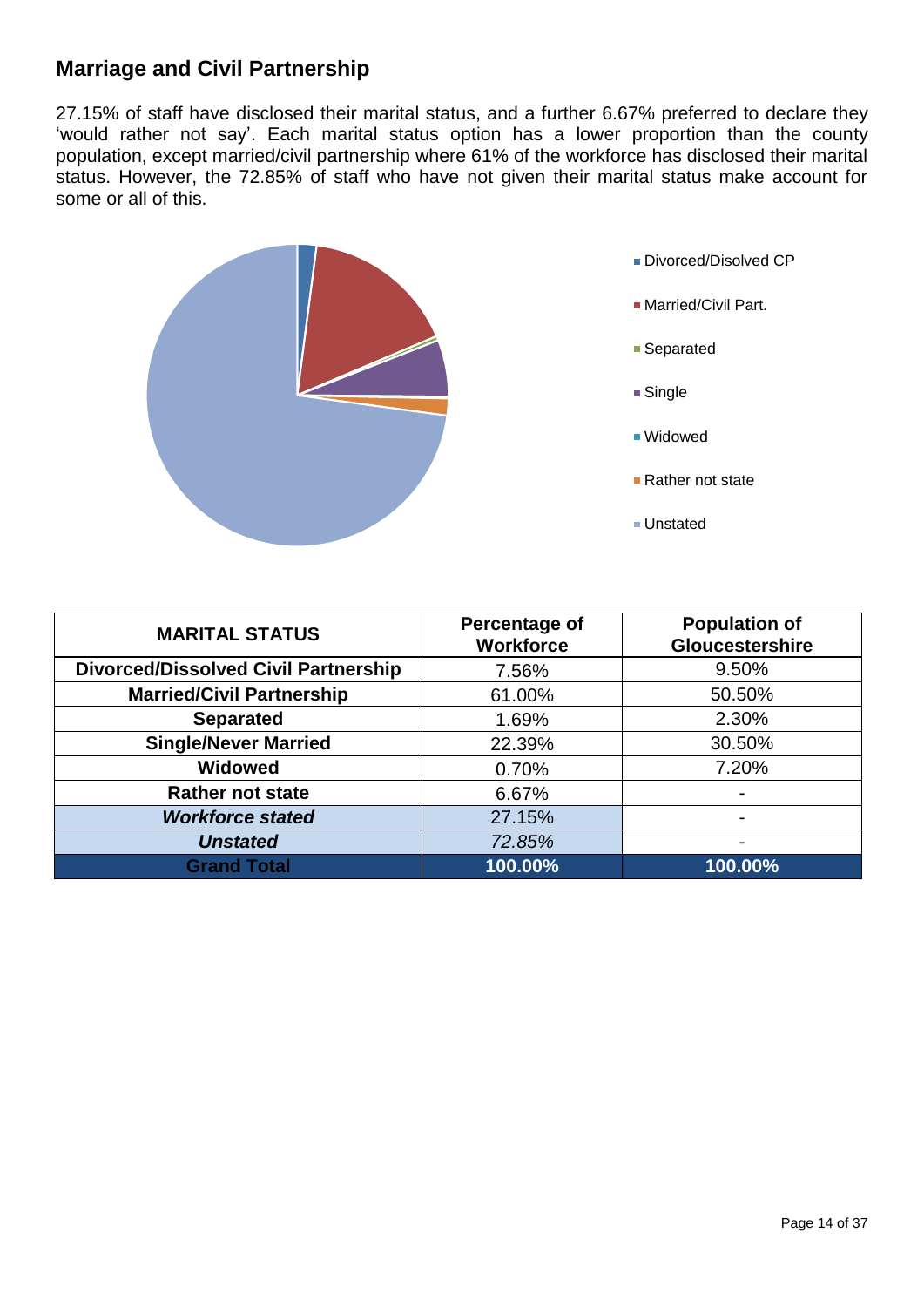### **Race**

The categories reported on reflect the high level categories used by the Office for National Statistics (ONS). Information has been disclosed at this level to ensure that individuals cannot be identified where figures may be low.

The proportion of workers from a BAME background has not changed significantly from last year. However, the proportion of staff not declaring an ethnicity has risen from 15.38% to 18.48% which may account for some of the decrease.

Within staff from a BAME background, there has been an increase of mixed and other race employees, but a decrease of Asian and Black employees.



| <b>RACE</b>             | <b>Percentage of</b><br><b>Workforce</b> | <b>Population of</b><br><b>Gloucestershire</b> |
|-------------------------|------------------------------------------|------------------------------------------------|
| Asian                   | 1.86%                                    | 2.10%                                          |
| <b>Black</b>            | 1.56%                                    | 0.90%                                          |
| <b>Mixed</b>            | 1.23%                                    | 1.50%                                          |
| <b>Other</b>            | 0.60%                                    | 0.20%                                          |
| <b>White British</b>    | 90.13%                                   | 91.60%                                         |
| <b>White Other</b>      | 4.64%                                    | 3.90%                                          |
| <b>Workforce stated</b> | 81.52%                                   |                                                |
| <b>Unstated</b>         | 18.48%                                   |                                                |
| <b>Grand Total</b>      | 100.00%                                  | 100.00%                                        |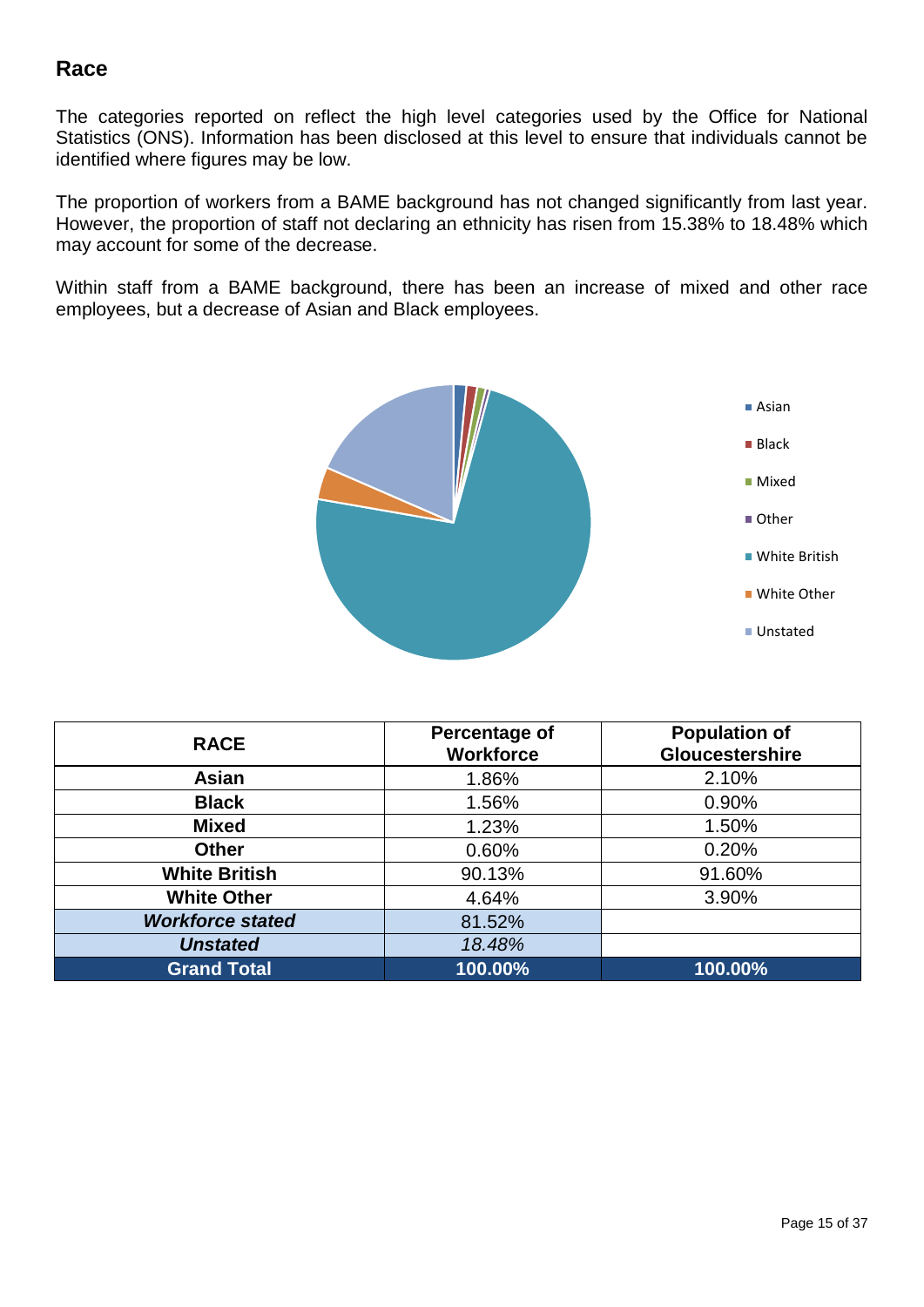74% of all BAME employees are female, slightly higher than the gender profile of the organisation as a whole, and a small decrease of 1% from last year.

| <b>RACE BY GENDER</b>   | <b>Percentage of Workforce</b> |             |  |  |
|-------------------------|--------------------------------|-------------|--|--|
|                         | <b>Female</b>                  | <b>Male</b> |  |  |
| Asian                   | 1.85%                          | 1.87%       |  |  |
| <b>Black</b>            | 1.85%                          | 0.88%       |  |  |
| <b>Mixed</b>            | 1.23%                          | 1.21%       |  |  |
| <b>Other</b>            | 0.62%                          | 0.55%       |  |  |
| <b>White British</b>    | 89.71%                         | 91.09%      |  |  |
| <b>White Other</b>      | 4.74%                          | 4.40%       |  |  |
| <b>Workforce stated</b> | 81.62%                         | 81.31%      |  |  |
| <b>Unstated</b>         | 18.38%                         | 18.69%      |  |  |
| <b>Grand Total</b>      | 100.00%                        | 100.00%     |  |  |

34% of our BAME workforce work part-time, up from 31% last year.



The table below shows that BAME groups continue to be represented across all age ranges. There has been a slight increase in the proportion of 16-25 year olds from a BAME background, and the greatest proportion of BAME workers fall into the 46-55 age category. This is the second year there has been a further slight decrease in the number of BAME employees in the 56+ bracket.

| <b>RACE BY AGE BRACKET</b> | $16 - 25$ | $26 - 35$ | $36 - 45$ | 46-55  | $56+$  | <b>Grand</b><br><b>Total</b> |
|----------------------------|-----------|-----------|-----------|--------|--------|------------------------------|
| Asian                      | 5.36%     | 23.21%    | 39.29%    | 25.00% | 7.14%  | 100.00%                      |
| <b>Black</b>               | 2.13%     | 4.26%     | 25.53%    | 57.45% | 10.64% | 100.00%                      |
| <b>Mixed</b>               | 8.11%     | 21.62%    | 29.73%    | 35.14% | 5.41%  | 100.00%                      |
| <b>Other</b>               | 5.56%     | 11.11%    | 16.67%    | 22.22% | 44.44% | 100.00%                      |
| <b>White British</b>       | 3.60%     | 13.64%    | 21.54%    | 37.43% | 23.79% | 100.00%                      |
| <b>White Other</b>         | 2.86%     | 25.00%    | 20.00%    | 35.00% | 17.14% | 100.00%                      |
| <b>Workforce stated</b>    | 3.64%     | 14.28%    | 21.94%    | 37.28% | 22.86% | 100.00%                      |
| <b>Unstated</b>            | 10.38%    | 24.27%    | 21.93%    | 29.09% | 14.33% | 100.00%                      |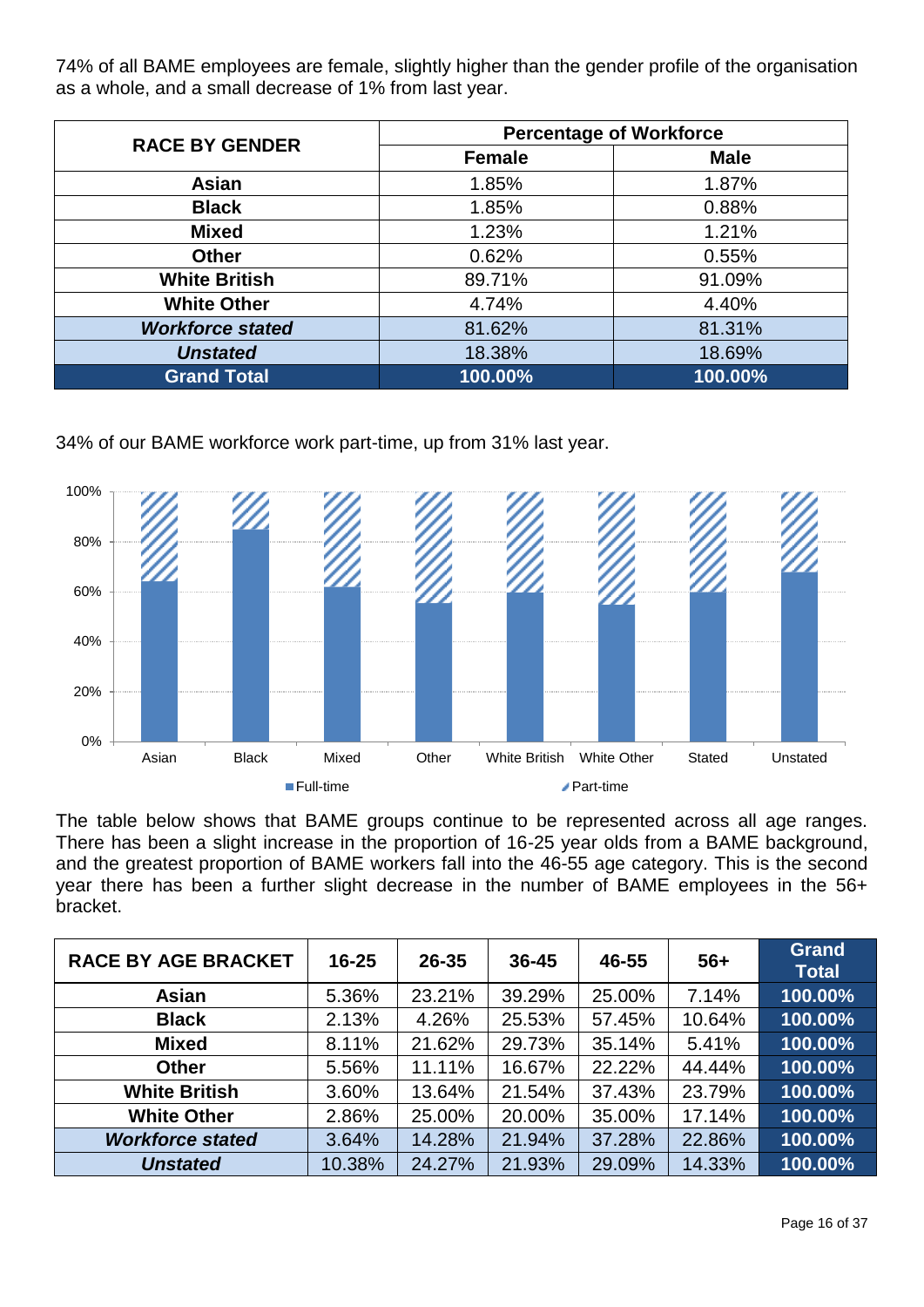## **Religion and Belief**

19.72% of employees have declared their religious belief, and a further 10.55% preferred to declare 'rather not state'. The council continues to actively encourage staff to complete their equalities information and to facilitate higher disclosure rates from staff. However, further review is needed in order to better understand the low declaration rate in this area and to engage with employees as to why this might be.



| <b>RELIGION</b>         | Percentage of<br><b>Workforce</b> | <b>Population of</b><br><b>Gloucestershire</b> |
|-------------------------|-----------------------------------|------------------------------------------------|
| <b>Buddhist</b>         | 1.10%                             | 0.30%                                          |
| <b>Christian</b>        | 47.40%                            | 63.50%                                         |
| <b>Hindu</b>            | 0.55%                             | 0.40%                                          |
| <b>Muslim</b>           | 0.82%                             | 1.00%                                          |
| <b>Other</b>            | 4.25%                             | 0.60%                                          |
| <b>None</b>             | 35.34%                            | 26.70%                                         |
| <b>Rather not state</b> | 10.55%                            |                                                |
| <b>Workforce stated</b> | 19.72%                            |                                                |
| <b>Unstated</b>         | 80.28%                            | 7.50%                                          |
| <b>Grand Total</b>      | 100.00%                           | 100.00%                                        |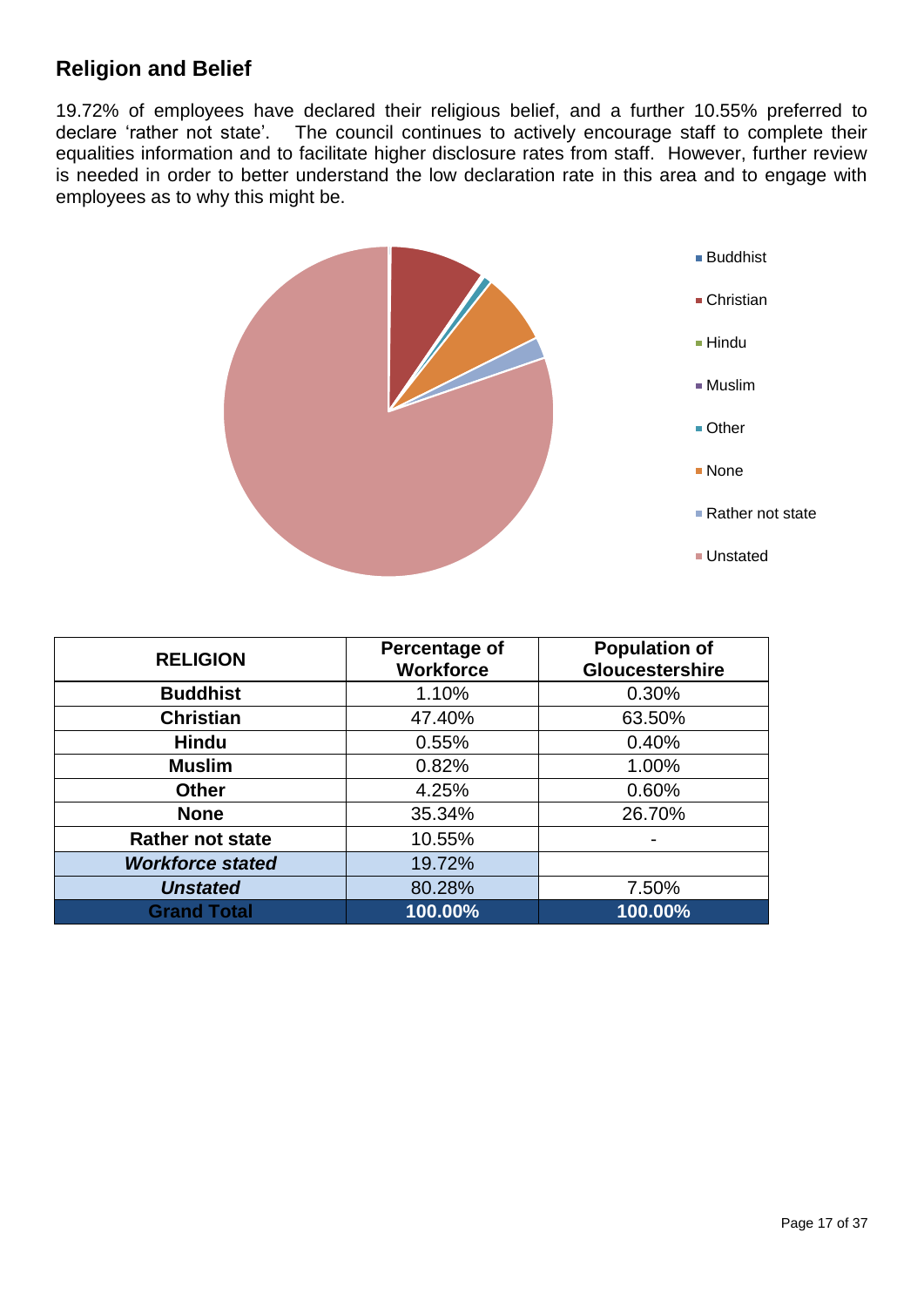### **Sex/Gender**

Overall, female employees make up 69.80% of Gloucestershire County Council staff, which has remained very similar to last year. This is high when compared to the national workforce profile, where 46.5% of all people in employment are female and also higher when compared to the population of Gloucestershire where 51% of residents are female.

The council offers a wide range of flexible working practices and opportunities such as job sharing, flexible working and part time working. This allows employees to better balance both their work and home commitments and could explain why proportionally, there are more part time female employees who are more likely to utilise these flexible working opportunities.



| <b>GENDER</b>      | <b>Percentage of Workforce</b> | <b>Population of Gloucestershire</b> |
|--------------------|--------------------------------|--------------------------------------|
| <b>Female</b>      | 69.80%                         | 51.00%                               |
| <b>Male</b>        | 30.20%                         | 49.00%                               |
| <b>Grand Total</b> | 100.00%                        | 100.00%                              |

The majority of employees working part time are female. This has been a consistent trend, and reflects the appeal of the flexible roles offered by the organisation.

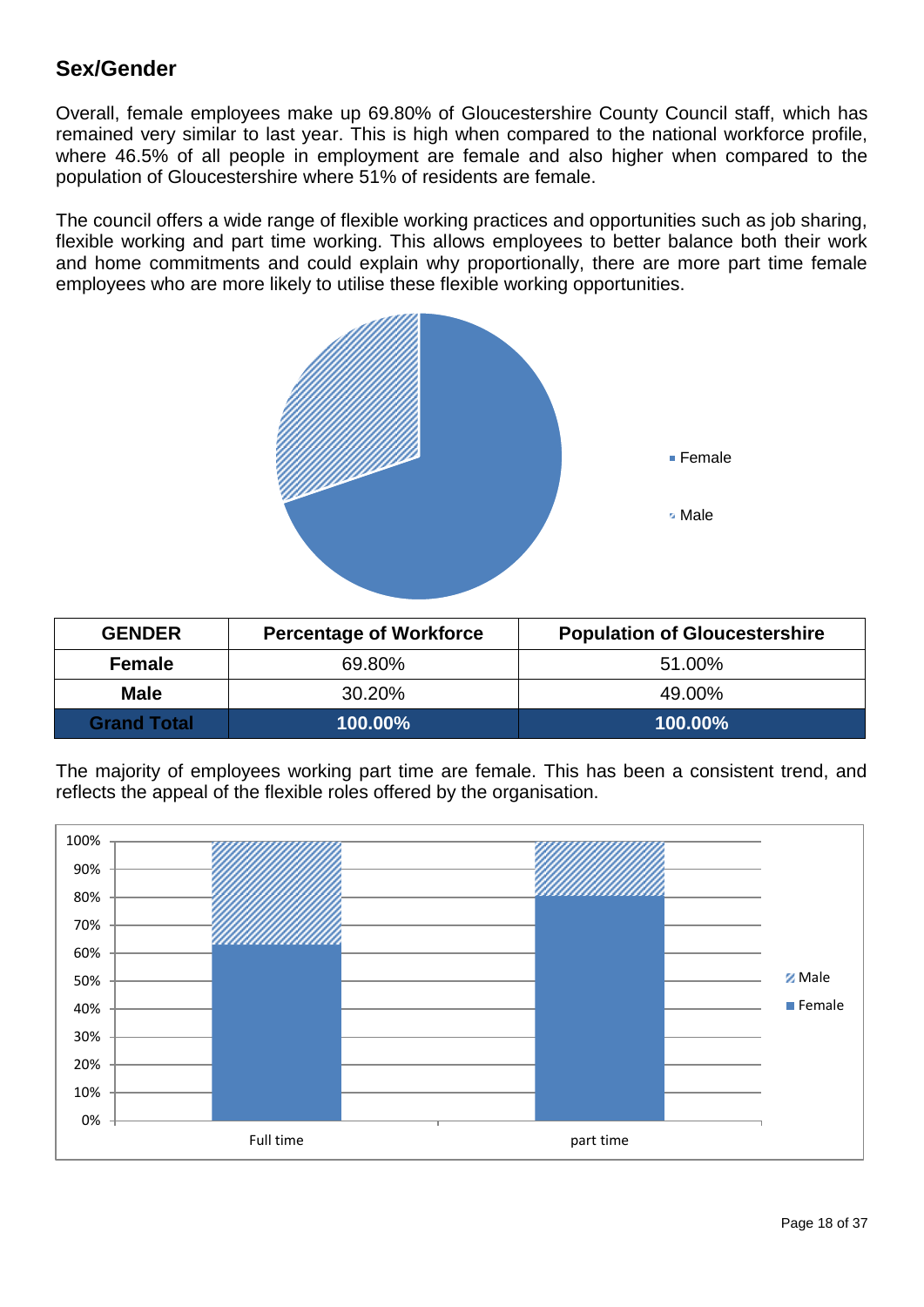| <b>GENDER BY WORKING HOURS</b> | <b>Full-time</b> | <b>Part-time</b> |
|--------------------------------|------------------|------------------|
| <b>Female</b>                  | 63.08%           | 80.55%           |
| <b>Male</b>                    | 36.92%           | 19.45%           |
| <b>Grand Total</b>             | 100.00%          | 100.00%          |
| <b>Workforce</b>               | 61.53%           | 38.47%           |

There is a fairly even proportion of male employees across each of the age bracket ranges this year. The number of male employees under 25 has increased slightly from 34% last year to 35% this year. The 16-26 age bracket has the highest proportion of male staff. Whilst just over half (55%) of all male staff are aged over 46.

| <b>GENDER BY AGE</b><br><b>BRACKET</b> | $16 - 25$ | $26 - 35$ | $36 - 45$ | 46-55  | 56+    | Total   |
|----------------------------------------|-----------|-----------|-----------|--------|--------|---------|
| <b>Female</b>                          | 4.53%     | 15.79%    | 20.90%    | 36.15% | 22.64% | 100.00% |
| <b>Male</b>                            | 5.72%     | 16.91%    | 24.33%    | 34.88% | 18.16% | 100.00% |
| <b>Workforce</b>                       | 4.89%     | 16.13%    | 21.93%    | 35.76% | 21.29% | 100.00% |

As the graph below shows, the disparity between female and male employees is less pronounced the longer the service an individual has, indicating that proportionally, more males remain in continuous employment with the council for longer than females. This is in line with expectations, as more females are likely to take a break in employment for childcare than males. We will continue to monitor this trend.



| <b>GENDER BY</b><br><b>LENGTH OF</b><br><b>SERVICE</b> | $0 - 9.99$<br>years | $10 - 19.99$<br>years | $20 - 29.99$<br>years | $30+$<br>years | Total   |
|--------------------------------------------------------|---------------------|-----------------------|-----------------------|----------------|---------|
| <b>Female</b>                                          | 53.75%              | 31.70%                | 10.53%                | 4.02%          | 100.00% |
| <b>Male</b>                                            | 52.60%              | 28.53%                | 13.15%                | 5.72%          | 100.00% |
| <b>Workforce</b>                                       | 53.40%              | 30.74%                | 11.32%                | 4.54%          | 100.00% |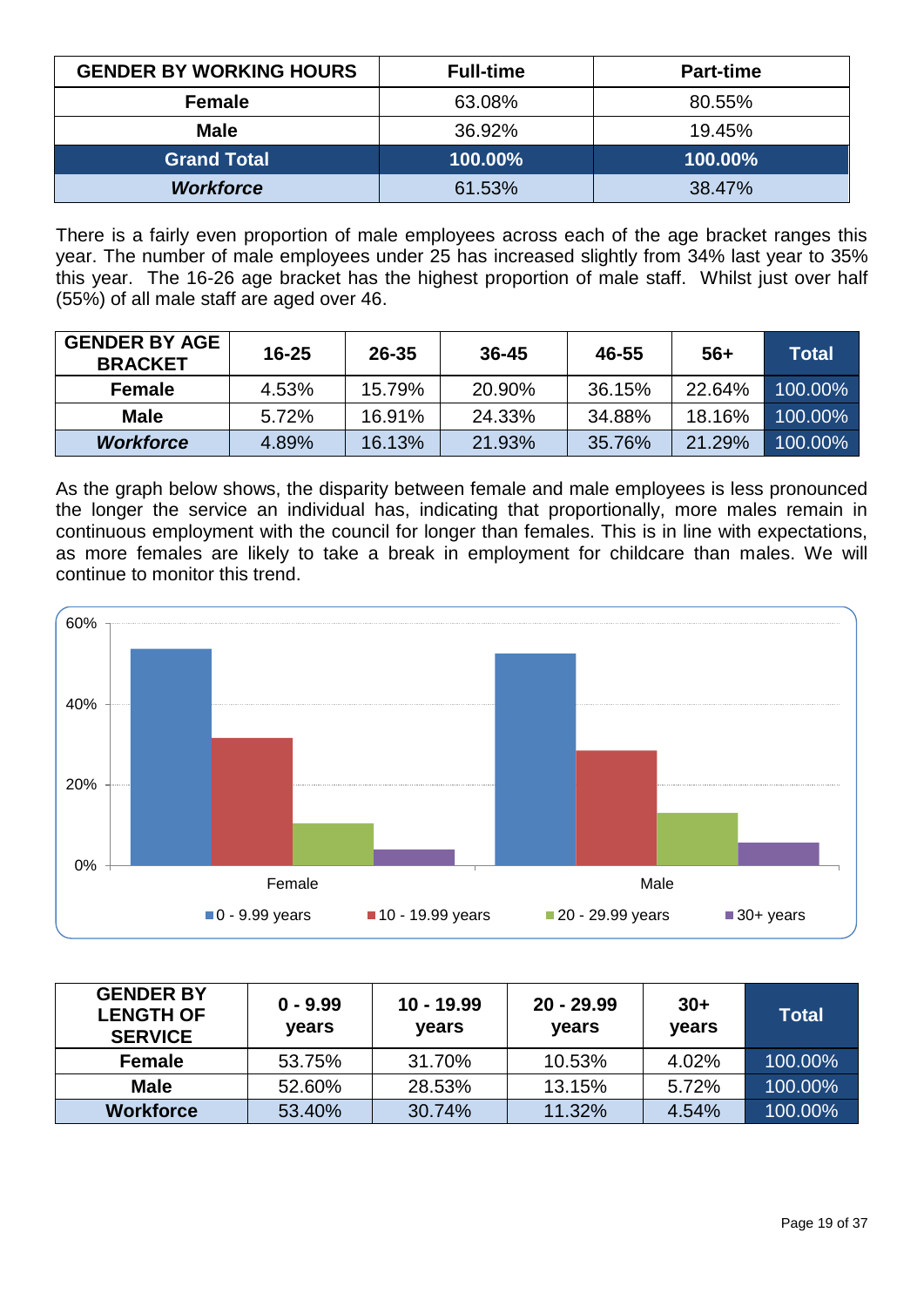### **Sexual Orientation**

41.68% of staff have disclosed their sexual orientation, and a further 10.37% have chosen to declare 'rather not state'.

Sexual orientation remains a sensitive personal issue, and work will continue with our Prism network and with Stonewall to ensure our organisational culture continues to promote confidence for people to disclose their sexuality. We are currently working with our Systems Team to ensure that sexual orientation categories on the employee self-service system allow our employees to choose options which truly reflect them.



| <b>SEXUALITY</b>        | <b>Percentage of Workforce</b> | <b>Population of Gloucestershire</b> |
|-------------------------|--------------------------------|--------------------------------------|
| <b>Bisexual</b>         | 0.71%                          |                                      |
| <b>Gay Man</b>          | 1.30%                          | $5 - 7%$ *                           |
| Lesbian                 | 0.91%                          |                                      |
| <b>Heterosexual</b>     | 86.71%                         | 93-95%*                              |
| <b>Rather not state</b> | 10.37%                         |                                      |
| <b>Workforce stated</b> | 41.68%                         |                                      |
| <b>Unstated</b>         | 58.32%                         | ۰                                    |
| <b>Grand Total</b>      | 100.00%                        | 100.00%                              |

*\*There is no definitive data on sexual orientation at a local or national level. Estimates collated by the Department of Trade and Industry in 2003, and used by Stonewall,suggest around 5-7% of the population aged over 16 are lesbian, gay, bisexual or transgendered. If this figure were applied to Gloucestershire it would mean between 25,400 and 35,500 people in the county identify as LGBT.* 

The disclosure rate for younger employees, particularly those aged under 35, is significantly better than the organisational average.

| <b>SEXUALITY BY AGE</b><br><b>BRACKET</b> | $16 - 25$ | 26-35  | $36 - 45$ | 46-55  | $56+$  | <b>Grand</b><br><b>Total</b> |
|-------------------------------------------|-----------|--------|-----------|--------|--------|------------------------------|
| <b>Bisexual</b>                           | 9.09%     | 36.36% | 9.09%     | 45.45% | 0.00%  | 100.00%                      |
| <b>Gay Man</b>                            | 0.00%     | 45.00% | 35.00%    | 20.00% | 0.00%  | 100.00%                      |
| Lesbian                                   | $0.00\%$  | 14.29% | 28.57%    | 57.14% | 0.00%  | 100.00%                      |
| Heterosexual                              | 6.65%     | 22.20% | 22.35%    | 31.02% | 17.79% | 100.00%                      |
| <b>Rather not state</b>                   | 4.38%     | 15.63% | 18.75%    | 42.50% | 18.75% | 100.00%                      |
| <b>Workforce stated</b>                   | 6.29%     | 21.84% | 22.10%    | 32.40% | 17.37% | 100.00%                      |
| <b>Unstated</b>                           | 3.89%     | 12.04% | 21.82%    | 38.17% | 24.09% | 100.00%                      |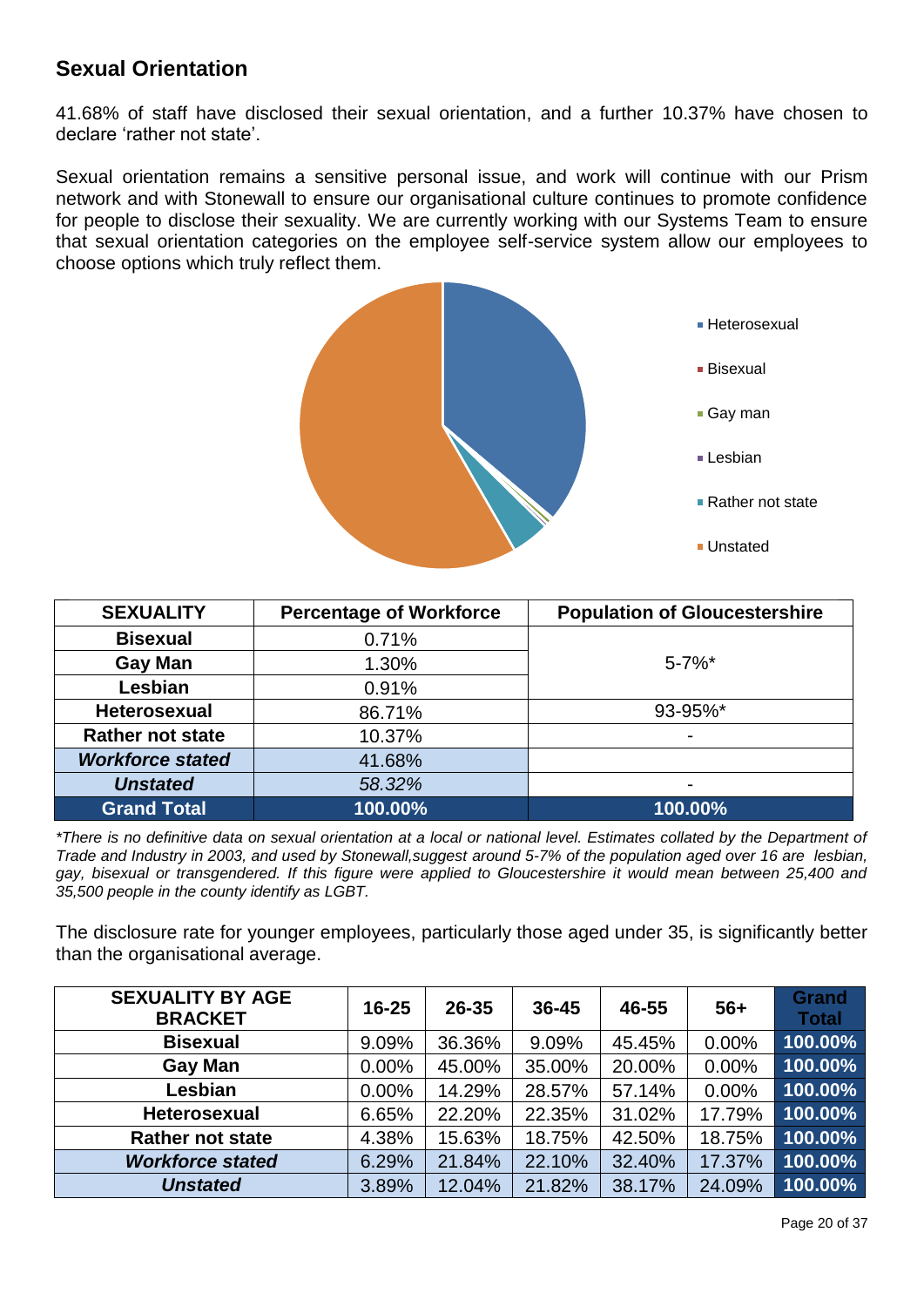## **Pay & Remuneration**

#### **Gender**

The table below indicates that there remains a higher proportion of males employed in the very lowest grade. Proportionally, more females are employed in the 'middle' of the grading system (Grades D – I), which is where the majority of front line roles in care are positioned. These roles offer greater opportunity for flexible and part time working.

Once again, there are more females in senior roles than males. This continues to more truly reflect the demographic of the workforce, with 69.80% of all workers being female, and we continue to seek to maintain this in the future.

Gender pay equality continues to sit high on the agenda of the council, particularly in light of recently published pay statements from other large organisations and the first publication of the council's mandatory Gender Pay Gap calculations. These will be held for five years on both the Gloucestershire County Council website and the online Government portal.

| <b>PAY GRADE BY GENDER</b> | <b>Female</b> | <b>Male</b> | <b>Grand Total</b> |
|----------------------------|---------------|-------------|--------------------|
| B                          | 37.31%        | 62.69%      | 100.00%            |
| C                          | 50.00%        | 50.00%      | 100.00%            |
| D                          | 77.73%        | 22.27%      | 100.00%            |
| E.                         | 86.43%        | 13.57%      | 100.00%            |
| F                          | 81.66%        | 18.34%      | 100.00%            |
| G                          | 72.99%        | 27.01%      | 100.00%            |
| н                          | 80.00%        | 20.00%      | 100.00%            |
|                            | 78.49%        | 21.51%      | 100.00%            |
| J                          | 73.02%        | 26.98%      | 100.00%            |
| K                          | 71.73%        | 28.27%      | 100.00%            |
|                            | 55.00%        | 45.00%      | 100.00%            |
| <b>Senior</b>              | 67.20%        | 32.80%      | 100.00%            |
| <b>Soulbury</b>            | 78.38%        | 21.62%      | 100.00%            |
| <b>Teaching</b>            | 79.38%        | 20.62%      | 100.00%            |
| <b>Fire</b>                | 17.59%        | 82.41%      | 100.00%            |
| <b>Other</b>               | 65.12%        | 34.88%      | 100.00%            |
| <b>Workforce</b>           | 69.80%        | 30.20%      | 100.00%            |

| <b>SALARY RANGE BY GENDER</b> | <b>Female</b> | <b>Male</b> | <b>Grand Total</b> |
|-------------------------------|---------------|-------------|--------------------|
| £0 - £19,999                  | 76.98%        | 23.02%      | 100.00%            |
| £20 - 29,999                  | 72.01%        | 27.99%      | 100.00%            |
| £30 - 39,999                  | 62.90%        | 37.10%      | 100.00%            |
| £40 - 49,999                  | 64.63%        | 35.37%      | 100.00%            |
| £50,000+                      | 61.54%        | 38.46%      | 100.00%            |
| <b>Workforce</b>              | 69.80%        | 30.20%      | 100.00%            |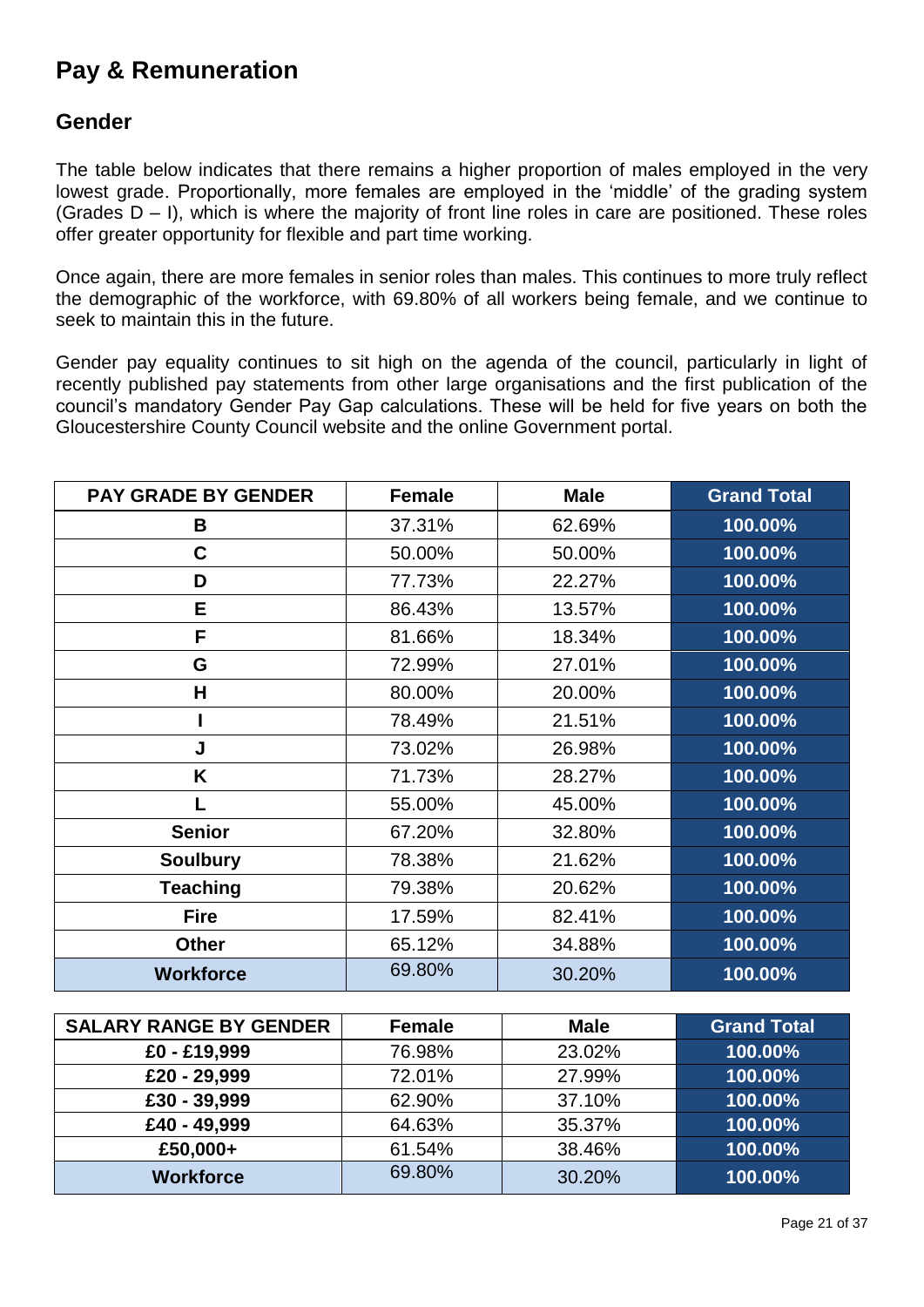## **Race**

The tables below show that there continues to be underrepresentation of BAME employees at senior levels.

| <b>PAY</b><br><b>GRADE BY</b><br><b>ETHNICITY</b> | Asian    | <b>Black</b> | <b>Mixed</b> | <b>Other</b> | <b>White</b><br><b>British</b> | White<br><b>Other</b> | <b>Workforce</b><br>stated | <b>Unstated</b> | <b>Grand</b><br><b>Total</b> |
|---------------------------------------------------|----------|--------------|--------------|--------------|--------------------------------|-----------------------|----------------------------|-----------------|------------------------------|
| B                                                 | 0.00%    | 1.75%        | 0.00%        | 0.00%        | 96.49%                         | 1.75%                 | 85.07%                     | 14.93%          | 100.00%                      |
| C                                                 | 7.69%    | 0.00%        | 0.00%        | 0.00%        | 84.62%                         | 7.69%                 | 72.22%                     | 27.78%          | 100.00%                      |
| D                                                 | 2.12%    | 2.12%        | 1.06%        | 1.06%        | 88.36%                         | 5.29%                 | 79.41%                     | 20.59%          | 100.00%                      |
| E                                                 | 2.33%    | 0.58%        | 1.16%        | 0.29%        | 92.15%                         | 3.49%                 | 86.43%                     | 13.57%          | 100.00%                      |
| F                                                 | 1.96%    | 2.35%        | 0.39%        | 1.57%        | 92.94%                         | 0.78%                 | 88.24%                     | 11.76%          | 100.00%                      |
| G                                                 | 0.61%    | 0.61%        | 1.22%        | 0.30%        | 92.38%                         | 4.88%                 | 82.41%                     | 12.86%          | 100.00%                      |
| H                                                 | 2.58%    | 2.21%        | 1.85%        | 0.74%        | 88.93%                         | 3.69%                 | 87.14%                     | 20.38%          | 100.00%                      |
|                                                   | 2.66%    | 1.69%        | 0.72%        | 0.72%        | 89.61%                         | 4.59%                 | 79.62%                     | 30.28%          | 100.00%                      |
| J                                                 | 1.43%    | 2.57%        | 2.00%        | 0.57%        | 88.00%                         | 5.43%                 | 69.72%                     | 14.39%          | 100.00%                      |
| K                                                 | 1.68%    | 2.52%        | 1.26%        | 0.84%        | 87.82%                         | 5.88%                 | 85.61%                     | 16.03%          | 100.00%                      |
|                                                   | 3.02%    | 1.01%        | 1.51%        | 0.00%        | 90.45%                         | 4.02%                 | 83.97%                     | 6.25%           | 100.00%                      |
| <b>Senior</b>                                     | 1.33%    | 1.33%        | 1.33%        | 0.00%        | 90.67%                         | 5.33%                 | 93.75%                     | 12.70%          | 100.00%                      |
| <b>Soulbury</b>                                   | 0.00%    | 0.00%        | 0.00%        | 4.17%        | 83.33%                         | 12.50%                | 55.81%                     | 16.22%          | 100.00%                      |
| <b>Teaching</b>                                   | 0.61%    | 0.61%        | 1.21%        | 0.00%        | 90.91%                         | 6.67%                 | 87.30%                     | 32.99%          | 100.00%                      |
| <b>Fire</b>                                       | 3.23%    | 0.00%        | 0.00%        | 0.00%        | 83.87%                         | 12.90%                | 83.78%                     | 17.59%          | 100.00%                      |
| Other                                             | $0.00\%$ | 0.00%        | 3.08%        | 0.00%        | 87.69%                         | 9.23%                 | 67.01%                     | 44.19%          | 100.00%                      |

| <b>SALARY</b><br><b>RANGE BY</b><br><b>ETHNICITY</b> | Asian | <b>Black</b> | <b>Mixed</b> | <b>Other</b> | <b>White</b><br><b>British</b> | <b>White</b><br><b>Other</b> | <b>Workforce</b><br>stated | <b>Unstated</b> | <b>Grand</b><br><b>Total</b> |
|------------------------------------------------------|-------|--------------|--------------|--------------|--------------------------------|------------------------------|----------------------------|-----------------|------------------------------|
| £0 - £19,999                                         | 2.37% | .68%         | 0.98%        | 0.84%        | 90.22%                         | 3.91%                        | 82.11%                     | 17.87%          | 100.00%                      |
| £20 - 29,999                                         | 2.08% | 1.62%        | 1.17%        | 0.81%        | 90.16%                         | 4.15%                        | 78.53%                     | 21.47%          | 100.00%                      |
| £30 - 39,999                                         | 1.39% | 1.77%        | 1.51%        | 0.38%        | 89.91%                         | 5.04%                        | 81.42%                     | 18.60%          | 100.00%                      |
| £40 - 49,999                                         | 1.69% | 1.01%        | 1.35%        | 0.00%        | 89.53%                         | 6.42%                        | 90.24%                     | 9.76%           | 100.00%                      |
| £50,000+                                             | 0.00% | 0.00%        | 0.95%        | 0.00%        | 92.38%                         | 6.67%                        | 89.74%                     | 10.26%          | 100.00%                      |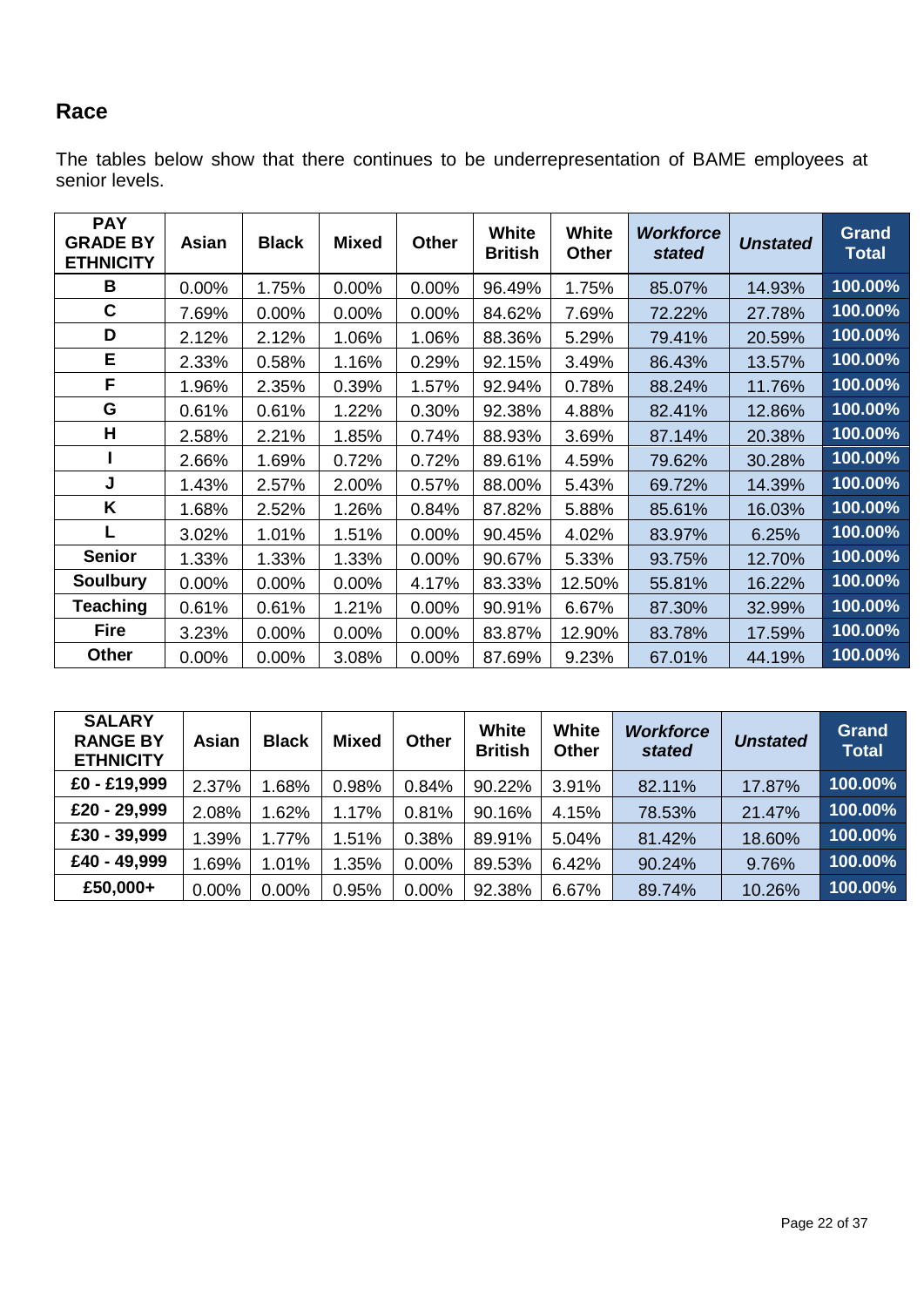### **Sexual Orientation**

The breakdown of sexual orientation across the grading structure indicates that people feel confident in disclosing their sexual orientation. However, we recognise the high level of unknown responses. Given that this is a sensitive issue we acknowledge that many members of staff do not yet wish to disclose this information. We continue to work with our Prism network to encourage greater disclosure rates year on year and build further confidence across the organisation working alongside Stonewall and local networks.

| <b>PAY GRADE</b><br><b>BY SEXUAL</b><br><b>ORIENTATION</b> | <b>Bisexual</b> | Gay<br>Man | Lesbian | Heterosexual | <b>Rather</b><br>not<br><b>State</b> | <b>Workforce</b><br><b>Stated</b> | <b>Unstated</b> | <b>Grand</b><br><b>Total</b> |
|------------------------------------------------------------|-----------------|------------|---------|--------------|--------------------------------------|-----------------------------------|-----------------|------------------------------|
| В                                                          | 0.00%           | 0.00%      | 10.00%  | 80.00%       | 10.00%                               | 85.07%                            | 14.93%          | 100.00%                      |
| $\mathbf c$                                                | 0.00%           | 0.00%      | 0.00%   | 100.00%      | 0.00%                                | 66.67%                            | 33.33%          | 100.00%                      |
| D                                                          | 0.00%           | 0.00%      | 0.00%   | 82.69%       | 17.31%                               | 56.30%                            | 43.70%          | 100.00%                      |
| E                                                          | 0.00%           | 0.77%      | 0.00%   | 90.77%       | 8.46%                                | 67.34%                            | 32.66%          | 100.00%                      |
| F                                                          | 1.45%           | 0.72%      | 1.45%   | 86.23%       | 10.14%                               | 52.25%                            | 47.75%          | 100.00%                      |
| G                                                          | 1.57%           | 0.79%      | 1.57%   | 85.83%       | 10.24%                               | 59.16%                            | 40.84%          | 100.00%                      |
| Н                                                          | 0.94%           | 2.83%      | 0.47%   | 84.43%       | 11.32%                               | 59.23%                            | 40.77%          | 100.00%                      |
|                                                            | 0.50%           | 2.51%      | 1.51%   | 86.43%       | 9.05%                                | 60.36%                            | 39.64%          | 100.00%                      |
| J                                                          | 0.69%           | 0.69%      | 0.69%   | 90.28%       | 7.64%                                | 48.20%                            | 51.80%          | 100.00%                      |
| K                                                          | 0.00%           | 1.98%      | 1.98%   | 89.11%       | 6.93%                                | 57.38%                            | 42.62%          | 100.00%                      |
|                                                            | 0.00%           | 0.00%      | 0.00%   | 90.24%       | 9.76%                                | 48.75%                            | 51.25%          | 100.00%                      |
| <b>Senior</b>                                              | 1.14%           | 2.27%      | 2.27%   | 85.23%       | 9.09%                                | 53.44%                            | 46.56%          | 100.00%                      |
| <b>Soulbury</b>                                            | 0.00%           | 0.00%      | 0.00%   | 90.00%       | 10.00%                               | 45.95%                            | 54.05%          | 100.00%                      |
| <b>Teaching</b>                                            | 0.00%           | 0.00%      | 0.00%   | 91.67%       | 8.33%                                | 75.26%                            | 24.74%          | 100.00%                      |
| <b>Fire</b>                                                | 1.12%           | 0.56%      | 0.00%   | 84.92%       | 13.41%                               | 55.03%                            | 44.97%          | 100.00%                      |
| Other                                                      | 0.00%           | 0.00%      | 0.00%   | 85.00%       | 15.00%                               | 53.49%                            | 46.51%          | 100.00%                      |

| <b>SALARY</b><br><b>RANGE BY</b><br><b>SEXUAL</b><br><b>ORIENTATION</b> | <b>Bisexual</b> | Gay<br>Man | Lesbian | <b>Heterosexual</b> | Rather<br>not<br><b>State</b> | <b>Workforce</b><br><b>Stated</b> | <b>Unstated</b> | Grand<br><b>Total</b> |
|-------------------------------------------------------------------------|-----------------|------------|---------|---------------------|-------------------------------|-----------------------------------|-----------------|-----------------------|
| £0 - £19,999                                                            | 0.57%           | 0.29%      | 0.29%   | 88.79%              | 10.06%                        | 39.86%                            | 60.14%          | 100.00%               |
| £20 - 29,999                                                            | 1.11%           | 1.86%      | 1.30%   | 83.49%              | 12.24%                        | 38.20%                            | 61.80%          | 100.00%               |
| £30 - 39,999                                                            | 0.44%           | 1.32%      | 0.44%   | 88.55%              | 9.25%                         | 46.66%                            | 53.34%          | 100.00%               |
| £40 - 49,999                                                            | 0.00%           | 0.68%      | 2.05%   | 89.04%              | 8.22%                         | 44.51%                            | 55.49%          | 100.00%               |
| £50,000+                                                                | 1.79%           | 3.57%      | 1.79%   | 83.93%              | 8.93%                         | 47.86%                            | 52.14%          | 100.00%               |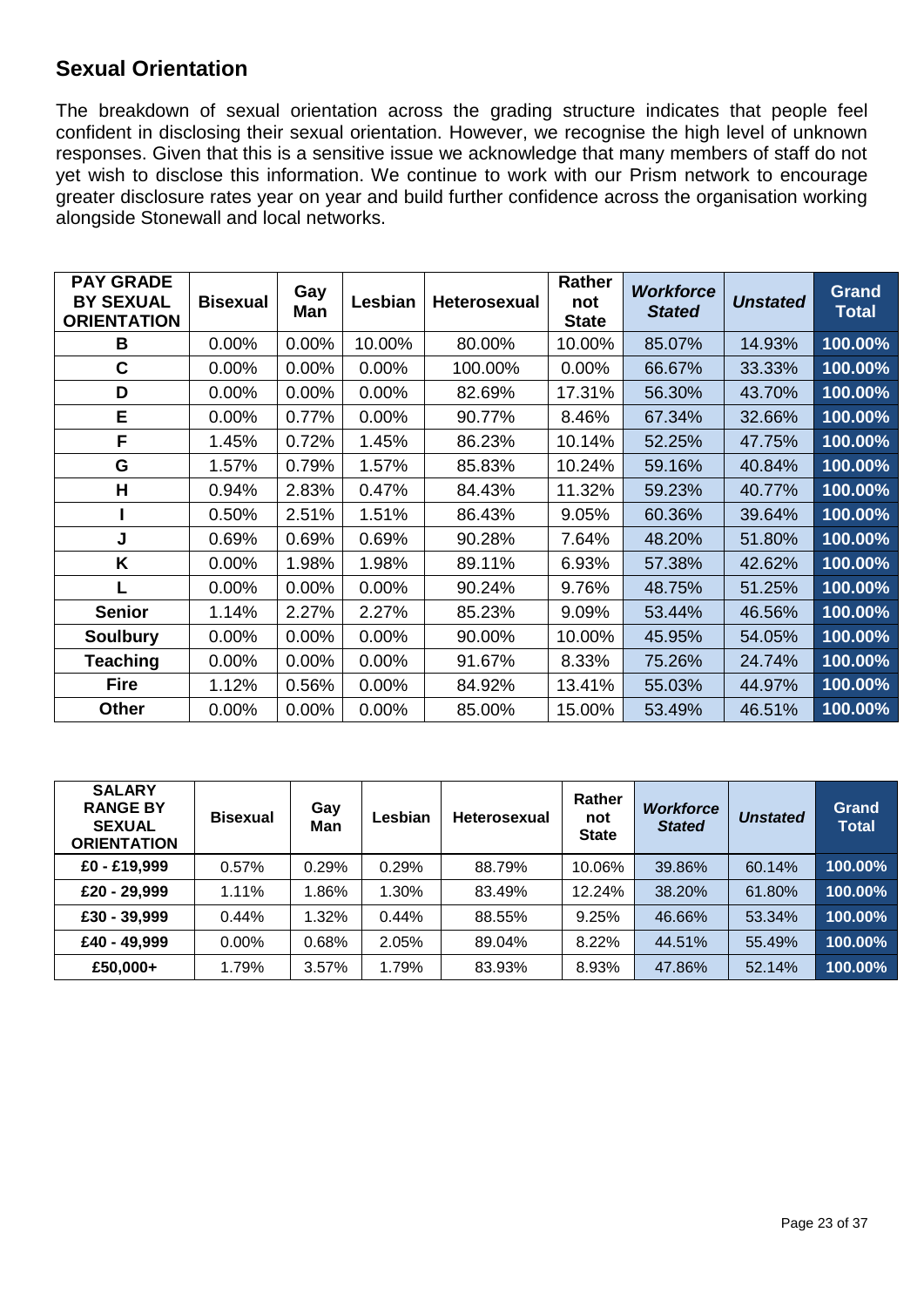## **Disability**

The tables below show we continue to have representation of disabled employees across the grading structure. As with last year, the majority of our disabled employees are within Grade B. This is a result of our employees in supported employment in Gloucestershire Industrial Services, which supports individuals with disabilities (predominantly learning disabilities) into paid employment. The roles within this scheme are mainly Grade B, and sit within the £0 - £19,999 salary range.

| <b>PAY GRADE BY</b><br><b>DISABILITY</b> | <b>Disabled</b> | <b>Not</b><br><b>Disabled</b> | <b>Workforce</b><br><b>Stated</b> | <b>Unstated</b> | <b>Grand</b><br><b>Total</b> |
|------------------------------------------|-----------------|-------------------------------|-----------------------------------|-----------------|------------------------------|
| B                                        | 56.60%          | 43.40%                        | 79.10%                            | 20.90%          | 100.00%                      |
| С                                        | 23.08%          | 76.92%                        | 72.22%                            | 27.78%          | 100.00%                      |
| D                                        | 5.59%           | 94.41%                        | 75.21%                            | 24.79%          | 100.00%                      |
| E.                                       | 5.37%           | 94.63%                        | 84.17%                            | 15.83%          | 100.00%                      |
| F                                        | 4.22%           | 95.78%                        | 82.01%                            | 17.99%          | 100.00%                      |
| G                                        | 3.50%           | 96.50%                        | 82.64%                            | 17.36%          | 100.00%                      |
| Н                                        | 3.87%           | 96.13%                        | 74.62%                            | 25.38%          | 100.00%                      |
|                                          | 2.74%           | 97.26%                        | 65.34%                            | 34.66%          | 100.00%                      |
| J                                        | 1.36%           | 98.64%                        | 79.50%                            | 20.50%          | 100.00%                      |
| K                                        | 0.54%           | 99.46%                        | 77.64%                            | 22.36%          | 100.00%                      |
|                                          | 2.74%           | 97.26%                        | 91.25%                            | 8.75%           | 100.00%                      |
| <b>Senior</b>                            | 2.50%           | 97.50%                        | 84.66%                            | 15.34%          | 100.00%                      |
| <b>Soulbury</b>                          | 0.00%           | 100.00%                       | 81.08%                            | 18.92%          | 100.00%                      |
| <b>Teaching</b>                          | 1.82%           | 98.18%                        | 56.70%                            | 43.30%          | 100.00%                      |
| <b>Fire</b>                              | 1.05%           | 98.95%                        | 71.86%                            | 28.14%          | 100.00%                      |
| <b>Other</b>                             | 30.43%          | 69.57%                        | 53.49%                            | 46.51%          | 100.00%                      |

| <b>SALARY RANGE BY</b><br><b>DISABILITY</b> | <b>Disabled</b> | <b>Not</b><br><b>Disabled</b> | <b>Workforce</b><br>stated | <b>Unstated</b> | <b>Grand</b><br><b>Total</b> |
|---------------------------------------------|-----------------|-------------------------------|----------------------------|-----------------|------------------------------|
| £0 - £19,999                                | 10.48%          | 89.52%                        | 78.78%                     | 21.19%          | 100.00%                      |
| £20 - 29,999                                | 3.15%           | 96.85%                        | 72.08%                     | 27.92%          | 100.00%                      |
| £30 - 39,999                                | 2.04%           | 97.96%                        | 75.36%                     | 24.67%          | 100.00%                      |
| £40 - 49,999                                | 1.41%           | 98.59%                        | 86.59%                     | 13.41%          | 100.00%                      |
| £50,000+                                    | 2.00%           | 98.00%                        | 85.47%                     | 14.53%          | 100.00%                      |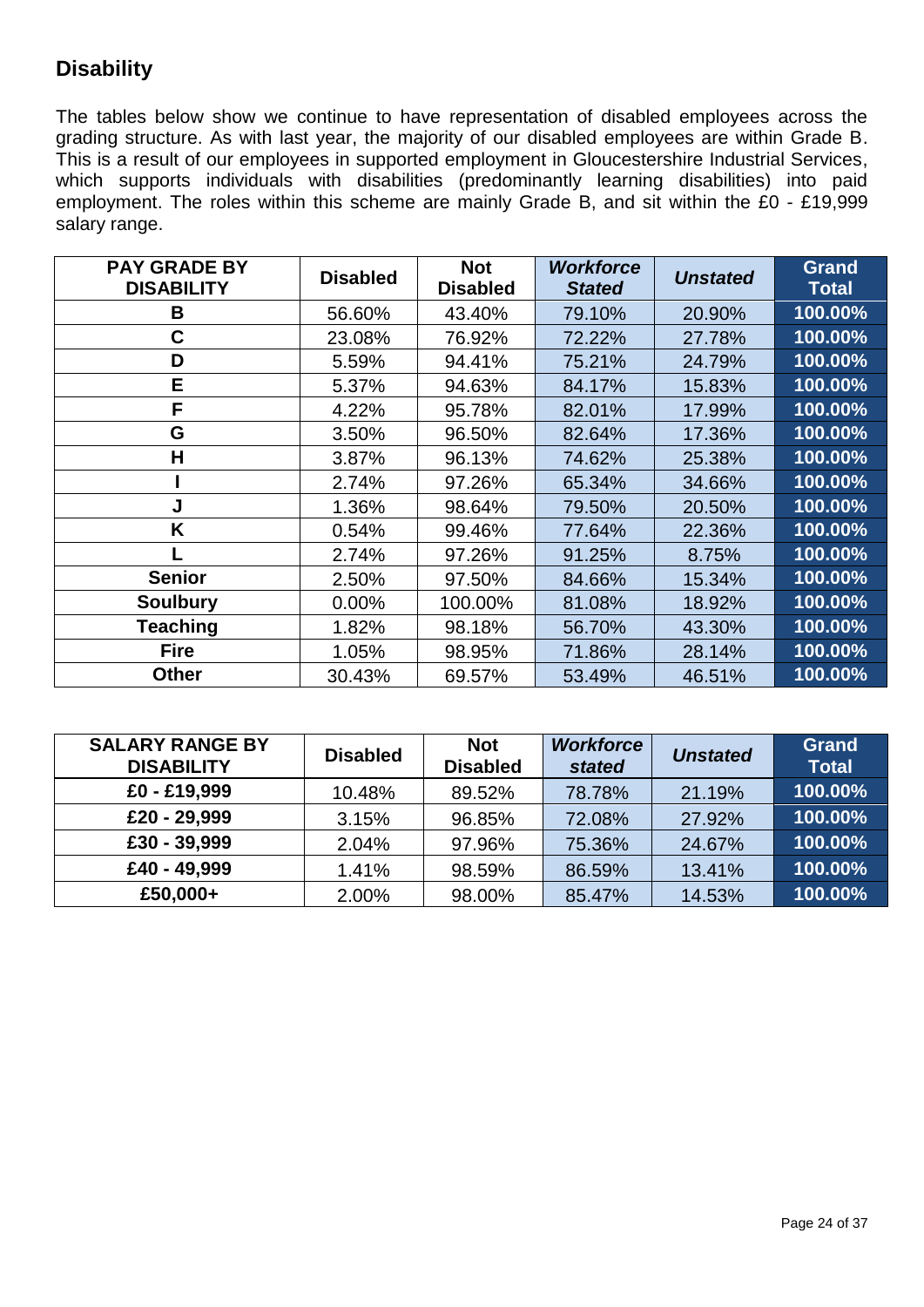## **Leavers**

## **Overall**

Three quarters of all leavers left for voluntary reasons, either resigning or retiring. This is the same figure as last year, and reflects the slow down in significant organisational change that effects workforce numbers.



| <b>REASON FOR LEAVING</b>      | % of Workforce |
|--------------------------------|----------------|
| <b>Compromise Agreement</b>    | 1.73%          |
| <b>Dismissal</b>               | 2.96%          |
| <b>End of contract</b>         | 6.67%          |
| <b>III Health Retirement</b>   | 0.74%          |
| <b>Mutual Consent</b>          | 5.43%          |
| <b>Non Return Career Break</b> | 1.73%          |
| <b>Redundancy Compulsory</b>   | 3.95%          |
| <b>Redundancy Voluntary</b>    | 0.99%          |
| <b>Resignation</b>             | 58.77%         |
| <b>Retirement</b>              | 17.04%         |
| <b>Grand Total</b>             | 100.00%        |
| % of Workforce                 | 10.94%         |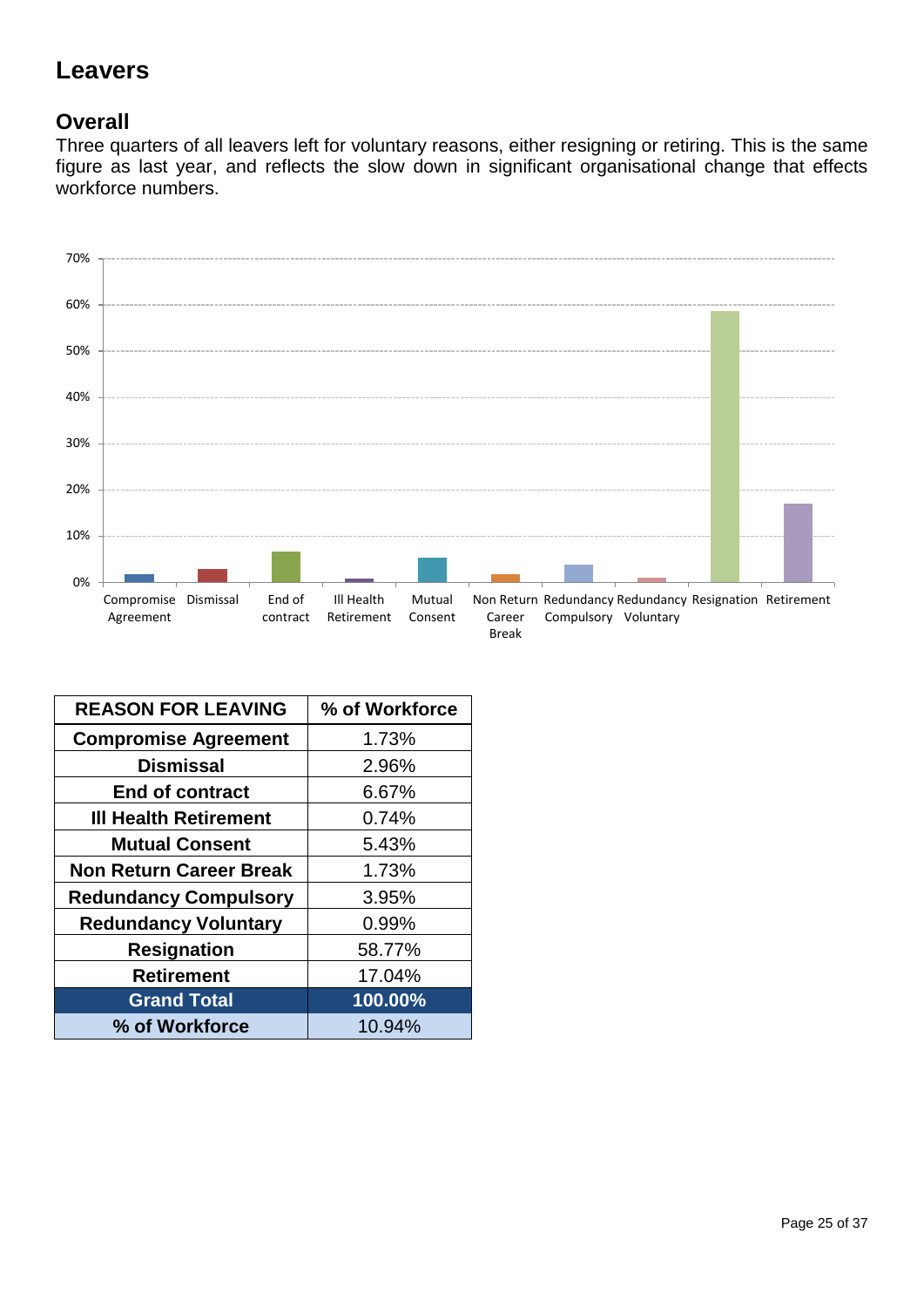## **Age**

The table below shows the reasons for leaving across the age ranges. As with previous years, the proportion of resignations, in general, fell in the upper age bracket where retirement was the most common leaving reason. This is likely to be due to individuals wishing to preserve their pension by remaining with the same employer as they get older. Younger workers were more likely to leave due to their contracts expiring. This may indicate that younger workers are more likely to accept short term contracts and may actually seek this type of arrangement rather than holding out for the traditional 'job for life' that was seen to exist in previous generations.



#### $16-25$  26-35 36-45 46-55 56+

| <b>REASON FOR</b><br><b>LEAVING</b>      | $16 - 25$ | $26 - 35$ | 36-45    | 46-55    | $56+$    | <b>Total</b> |
|------------------------------------------|-----------|-----------|----------|----------|----------|--------------|
| <b>Compromise</b><br><b>Agreement</b>    | 28.57%    | 14.29%    | 28.57%   | 28.57%   | $0.00\%$ | 100.00%      |
| <b>Dismissal</b>                         | 8.33%     | 25.00%    | 25.00%   | 8.33%    | 33.33%   | 100.00%      |
| <b>End of contract</b>                   | 29.63%    | 40.74%    | 7.41%    | 18.52%   | 3.70%    | 100.00%      |
| <b>III Health Retirement</b>             | 0.00%     | 66.67%    | $0.00\%$ | $0.00\%$ | 33.33%   | 100.00%      |
| <b>Mutual Consent</b>                    | 9.09%     | 36.36%    | 18.18%   | 18.18%   | 18.18%   | 100.00%      |
| <b>Non Return Career</b><br><b>Break</b> | $0.00\%$  | 28.57%    | 28.57%   | 28.57%   | 14.29%   | 100.00%      |
| Redundancy<br><b>Compulsory</b>          | 6.25%     | 12.50%    | 12.50%   | 25.00%   | 43.75%   | 100.00%      |
| Redundancy<br><b>Voluntary</b>           | $0.00\%$  | 0.00%     | $0.00\%$ | 25.00%   | 75.00%   | 100.00%      |
| <b>Resignation</b>                       | 9.24%     | 30.67%    | 18.49%   | 25.63%   | 15.97%   | 100.00%      |
| <b>Retirement</b>                        | 1.45%     | 0.00%     | 1.45%    | 27.54%   | 69.57%   | 100.00%      |
| % of Workforce                           | 9.14%     | 25.19%    | 14.81%   | 24.44%   | 26.42%   | 100.00%      |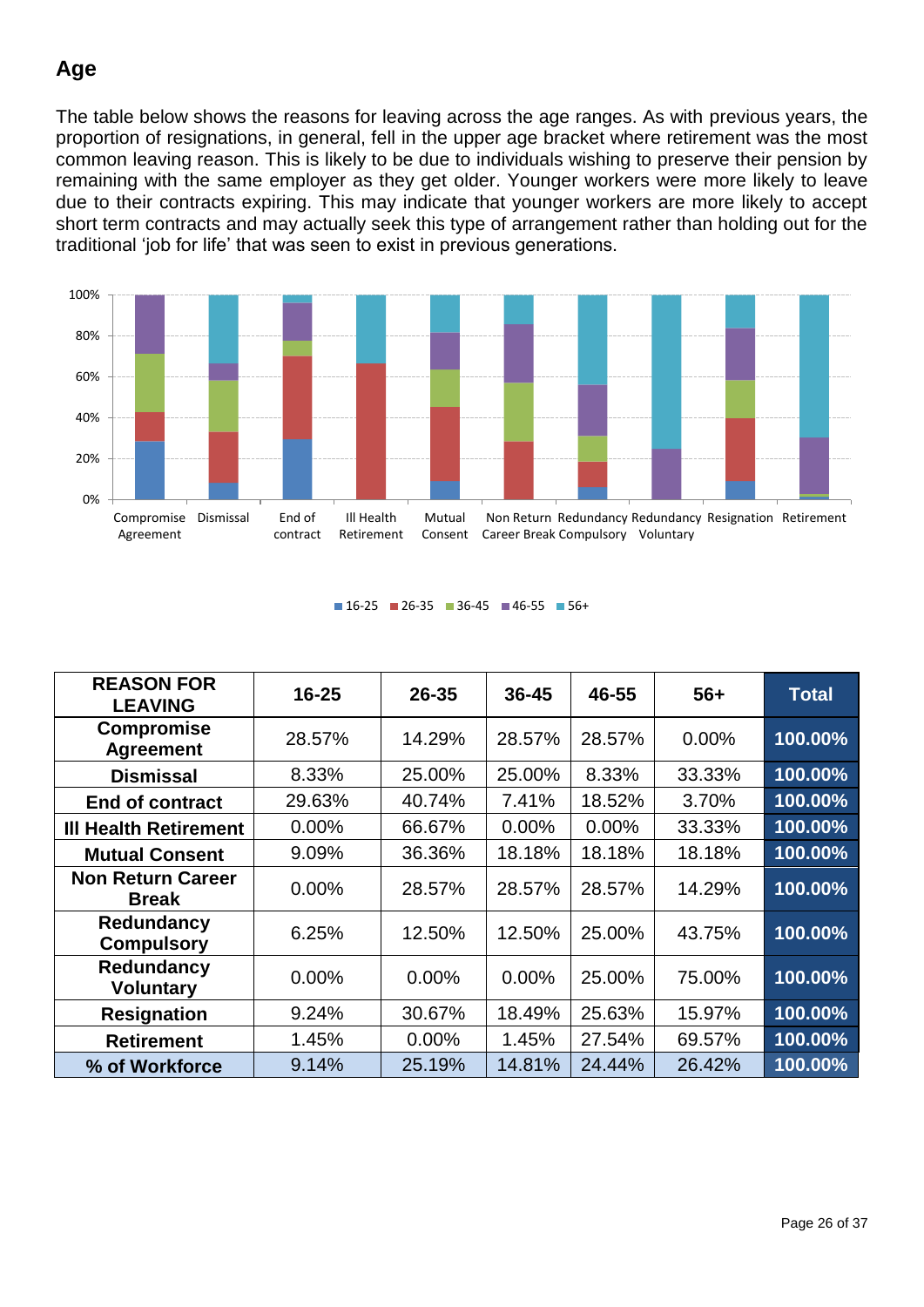## **Disability**

The chart and table below show the leaving for reason by disability. The numbers are generally proportionate with our overall workforce demographic, although a higher proportion of disabled employees left due to dismissals, end of contract and redundancy compulsory. However, whilst these figures may appear concerning, the actual numbers of staff they relate to are very low (the total proportion of leavers identifying as disabled was only 3.2%, meaning those in each reasonfor-leaving category are much lower).



| <b>REASON FOR LEAVING</b>      | <b>Disabled</b> | <b>Not Disabled</b> | <b>Workforce</b><br>stated | <b>Unstated</b> | <b>Total</b> |
|--------------------------------|-----------------|---------------------|----------------------------|-----------------|--------------|
| <b>Compromise Agreement</b>    | $0.00\%$        | 100.00%             | 57.14%                     | 42.86%          | 100.00%      |
| <b>Dismissal</b>               | 11.11%          | 88.89%              | 75.00%                     | 25.00%          | 100.00%      |
| <b>End of contract</b>         | 50.00%          | 50.00%              | 22.22%                     | 77.78%          | 100.00%      |
| <b>III Health Retirement</b>   | $0.00\%$        | 100.00%             | 100.00%                    | 0.00%           | 100.00%      |
| <b>Mutual Consent</b>          | $0.00\%$        | 100.00%             | 45.45%                     | 54.55%          | 100.00%      |
| <b>Non Return Career Break</b> | $0.00\%$        | 100.00%             | 42.86%                     | 57.14%          | 100.00%      |
| <b>Redundancy Compulsory</b>   | 23.08%          | 76.92%              | 81.25%                     | 18.75%          | 100.00%      |
| <b>Redundancy Voluntary</b>    | 0.00%           | 100.00%             | 100.00%                    | 0.00%           | 100.00%      |
| <b>Resignation</b>             | 4.31%           | 95.69%              | 48.74%                     | 51.26%          | 100.00%      |
| <b>Retirement</b>              | 1.64%           | 98.36%              | 88.41%                     | 11.59%          | 100.00%      |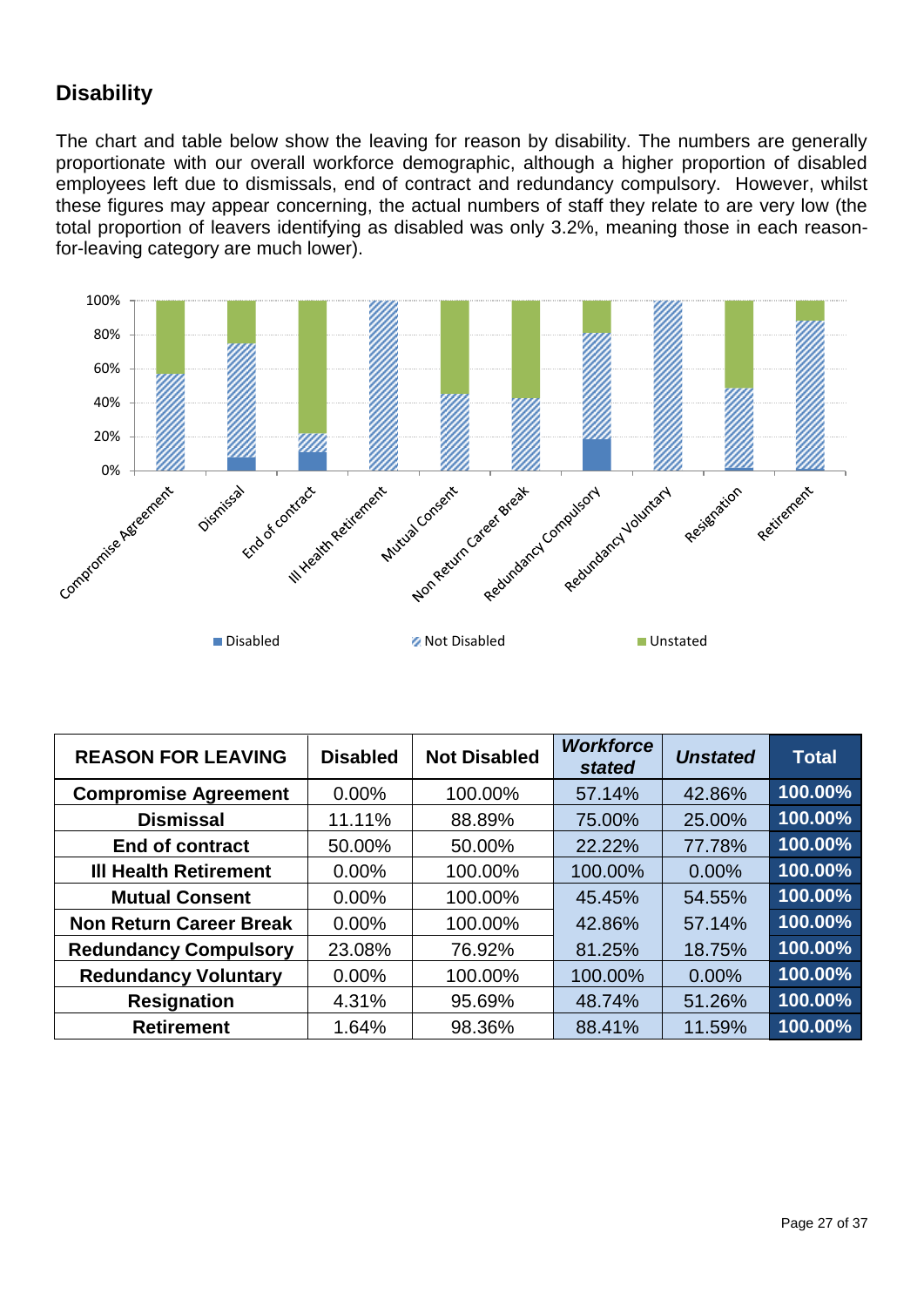### **Race**

The chart and table below show the reasons for leaving by Race. 3.2% of all leavers were from a BAME background, 2% less than last year, and lower than the overall proportion of BAME employees working in the organisation.



| <b>REASON</b><br><b>FOR</b><br><b>LEAVING</b> | Asian | <b>Black</b> | <b>Mixed</b> | <b>Other</b> | <b>White</b><br><b>British</b> | <b>White</b><br><b>Other</b> | <b>Workforce</b><br>stated | <b>Unstated</b> | <b>Total</b> |
|-----------------------------------------------|-------|--------------|--------------|--------------|--------------------------------|------------------------------|----------------------------|-----------------|--------------|
| <b>Compromise</b><br><b>Agreement</b>         | 0.00% | 0.00%        | 0.00%        | 0.00%        | 75.00%                         | 25.00%                       | 57.14%                     | 42.86%          | 100.00%      |
| <b>Dismissal</b>                              | 0.00% | 0.00%        | 0.00%        | 0.00%        | 100.00%                        | 0.00%                        | 83.33%                     | 16.67%          | 100.00%      |
| End of<br><b>Contract</b>                     | 0.00% | 0.00%        | 0.00%        | 0.00%        | 100.00%                        | 0.00%                        | 22.22%                     | 77.78%          | 100.00%      |
| <b>III Health</b><br><b>Retirement</b>        | 0.00% | 33.33%       | 0.00%        | 0.00%        | 66.67%                         | 0.00%                        | 100.00%                    | 0.00%           | 100.00%      |
| <b>Mutual</b><br><b>Consent</b>               | 0.00% | 0.00%        | 0.00%        | 0.00%        | 100.00%                        | 0.00%                        | 45.45%                     | 54.55%          | 100.00%      |
| <b>Non Return</b><br><b>Career Break</b>      | 0.00% | $0.00\%$     | $0.00\%$     | $0.00\%$     | 100.00%                        | $0.00\%$                     | 42.86%                     | 57.14%          | 100.00%      |
| Redundancy<br><b>Compulsory</b>               | 0.00% | 9.09%        | 0.00%        | 0.00%        | 90.91%                         | 0.00%                        | 68.75%                     | 31.25%          | 100.00%      |
| Redundancy<br><b>Voluntary</b>                | 0.00% | 0.00%        | 0.00%        | 0.00%        | 100.00%                        | 0.00%                        | 100.00%                    | 0.00%           | 100.00%      |
| <b>Resignation</b>                            | 4.41% | 2.94%        | 0.00%        | 0.00%        | 85.29%                         | 7.35%                        | 57.14%                     | 42.86%          | 100.00%      |
| <b>Retirement</b>                             | 0.00% | 1.72%        | 0.00%        | 0.00%        | 96.55%                         | 1.72%                        | 84.06%                     | 15.94%          | 100.00%      |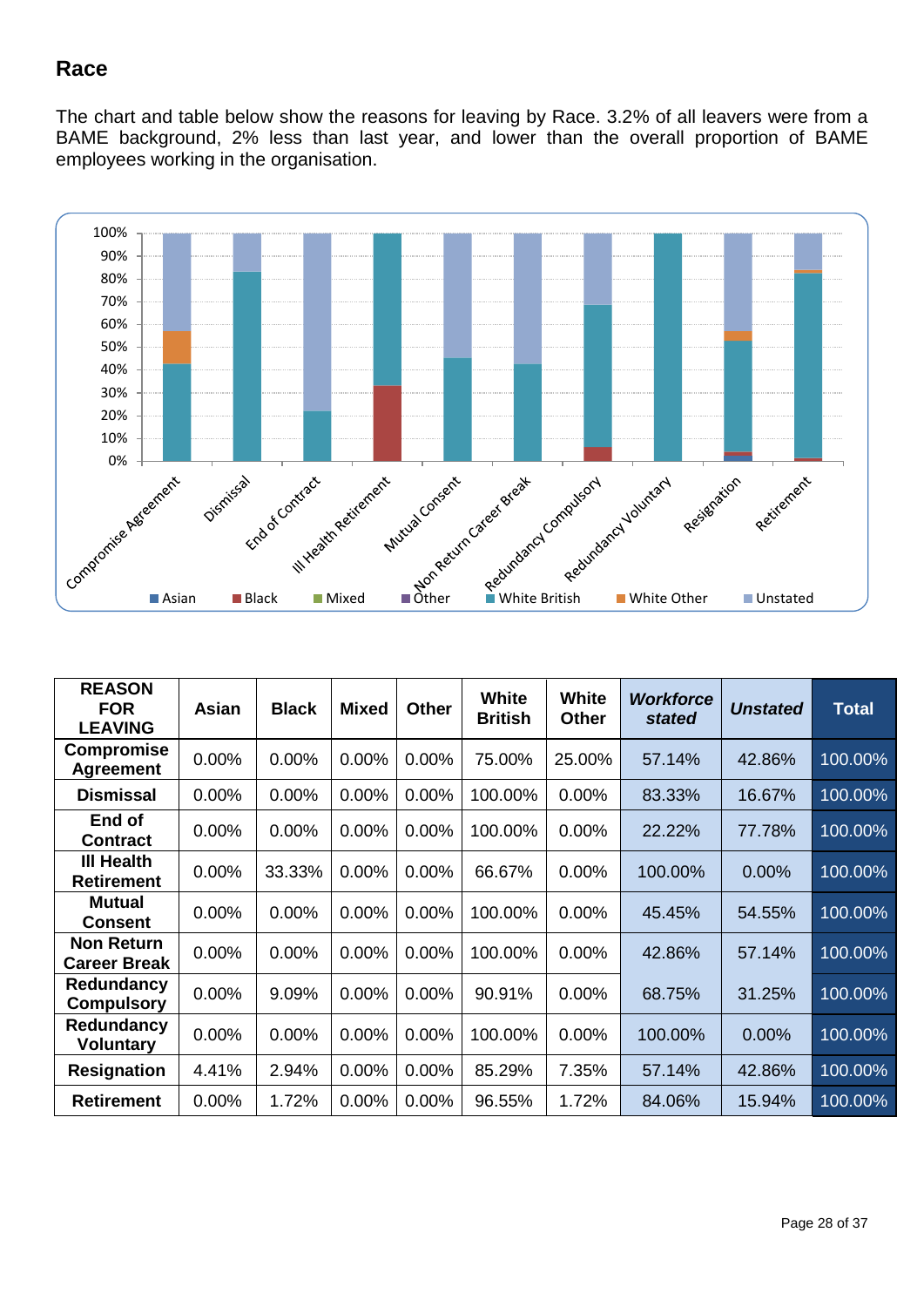### **Sex/Gender**

72% of leavers over the past 12 months were female, slightly lower than last year, however the proportion is similar to that of the workforce as a whole. There was a higher proportion of ill health retirements amongst male employees along with end-of-contract leavers, and a higher proportion of resignations amongst female staff.



| <b>REASON FOR LEAVING</b>      | <b>Female</b> | <b>Male</b> | <b>Total</b> |
|--------------------------------|---------------|-------------|--------------|
| <b>Compromise Agreement</b>    | 57.14%        | 42.86%      | 100.00%      |
| <b>Dismissal</b>               | 75.00%        | 25.00%      | 100.00%      |
| <b>End of Contract</b>         | 48.15%        | 51.85%      | 100.00%      |
| <b>III Health Retirement</b>   | 33.33%        | 66.67%      | 100.00%      |
| <b>Mutual Consent</b>          | 77.27%        | 22.73%      | 100.00%      |
| <b>Non Return Career Break</b> | 100.00%       | 0.00%       | 100.00%      |
| <b>Redundancy Compulsory</b>   | 68.75%        | 31.25%      | 100.00%      |
| <b>Redundancy Voluntary</b>    | 100.00%       | $0.00\%$    | 100.00%      |
| <b>Resignation</b>             | 77.31%        | 22.69%      | 100.00%      |
| <b>Retirement</b>              | 57.97%        | 42.03%      | 100.00%      |
| % of Workforce                 | 71.60%        | 28.40%      | 100.00%      |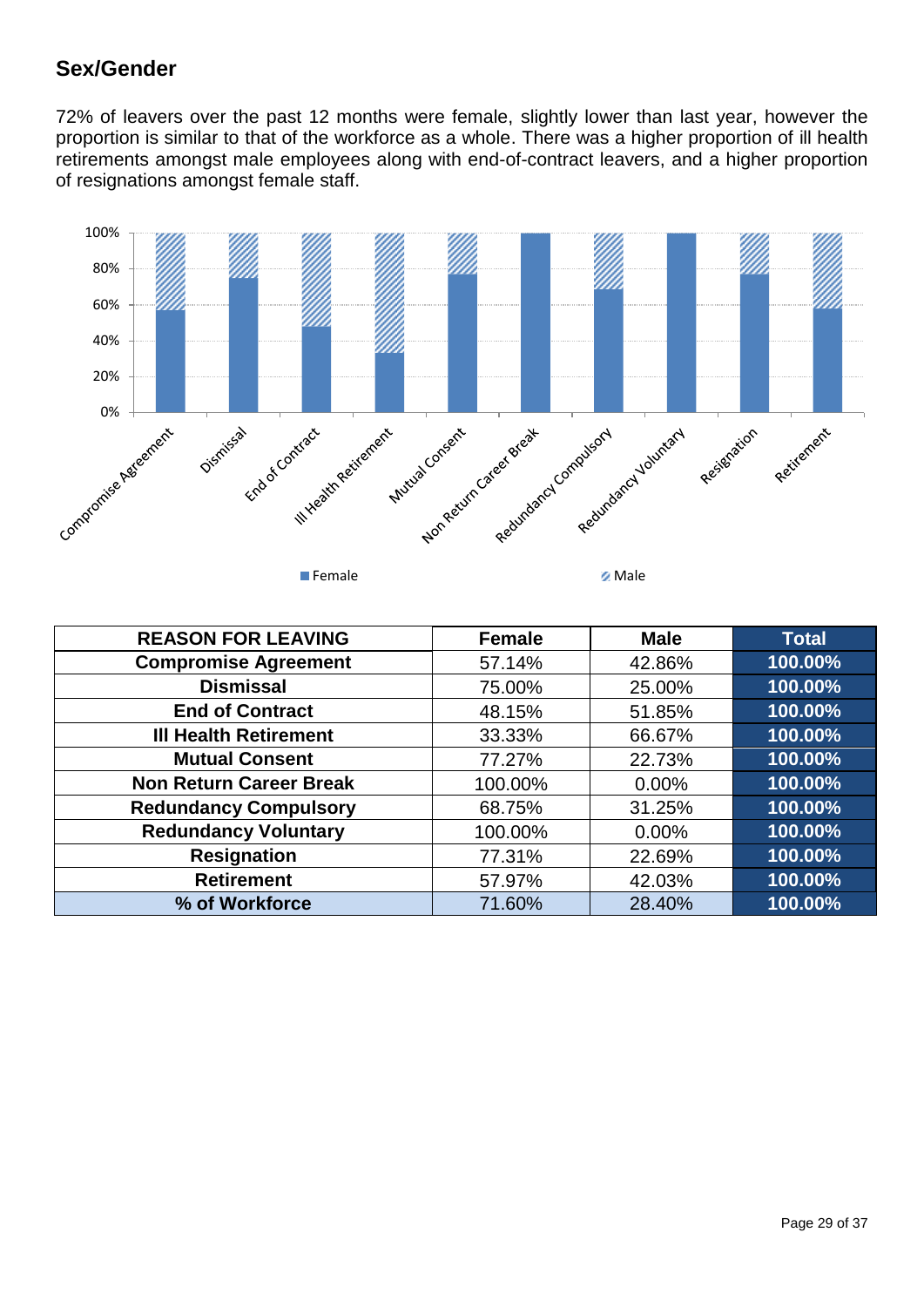## **Training & Development**

The tables in this section show the percentage of employees who have attended at least one formal training session, by certain protected characteristics, compared with the proportion each protected group makes up of the workforce. The data does not include informal training and development. In total 17.56% of the total workforce accessed at least one formal training intervention in the period as reported under SAP and the LMS. Overall the figures do not indicate a lack of access to training for any protected group.

### **Age**

The proportion of workers within the 26-36 and 36-45 age brackets accessing training is slightly higher than the age profile of the organisation; with the proportion of workers within the 16-25 age bracket and over 46 years old undertaking training being slightly lower than the average across the workforce.

| <b>AGE</b>         | <b>Percentage of Workforce</b> | <b>Percentage Accessing Training</b> |
|--------------------|--------------------------------|--------------------------------------|
| $16 - 25$          | 4.89%                          | 4.31%                                |
| $26 - 35$          | 16.13%                         | 19.23%                               |
| $36 - 45$          | 21.93%                         | 22.62%                               |
| 46-55              | 35.76%                         | 35.08%                               |
| $56+$              | 21.29%                         | 18.77%                               |
| <b>Grand Total</b> | 100.00%                        | 100.00%                              |
| <b>Workforce</b>   | 100.00%                        | 17.26%                               |

#### **Disability**

The proportion of disabled employees undertaking a formal training course is higher than the total proportion of disabled employees in the workforce, and the percentage of accessing training is also higher than last year. We will continue to try to ensure that formal training is accessible for all regardless of disability.

| <b>DISABILITY</b>       | <b>Percentage of Workforce</b> | <b>Percentage Accessing Training</b> |
|-------------------------|--------------------------------|--------------------------------------|
| <b>Disabled</b>         | 3.38%                          | 3.99%                                |
| <b>Not Disabled</b>     | 72.85%                         | 96.01%                               |
| <b>Workforce Stated</b> | 76.23%                         | 70.58%                               |
| <b>Unstated</b>         | 23.77%                         | 29.42%                               |
| <b>Grand Total</b>      | 100.00%                        | 100.00%                              |

#### **Race**

The ethnic profile of those accessing training is mostly reflective of the overall workforce, and compared to last year there was a slightly higher proportion of BAME employees attending formal training than made up the workforce. We will continue to try to ensure that formal training is accessible for all regardless of race.

| <b>ETHNIC ORIGIN</b>    | <b>Percentage of Workforce</b> | <b>Percentage Accessing Training</b> |
|-------------------------|--------------------------------|--------------------------------------|
| <b>Asian</b>            | 1.51%                          | 2.41%                                |
| <b>Black</b>            | 1.27%                          | 2.01%                                |
| <b>Mixed</b>            | 1.00%                          | 1.21%                                |
| <b>Other</b>            | 0.49%                          | 0.80%                                |
| <b>White British</b>    | 73.47%                         | 89.54%                               |
| <b>White Other</b>      | 3.78%                          | 4.02%                                |
| <b>Workforce Stated</b> | 81.52%                         | 77.78%                               |
| <b>Unstated</b>         | 18.48%                         | 22.22%                               |
| <b>Grand Total</b>      | 100.00%                        | 100.00%                              |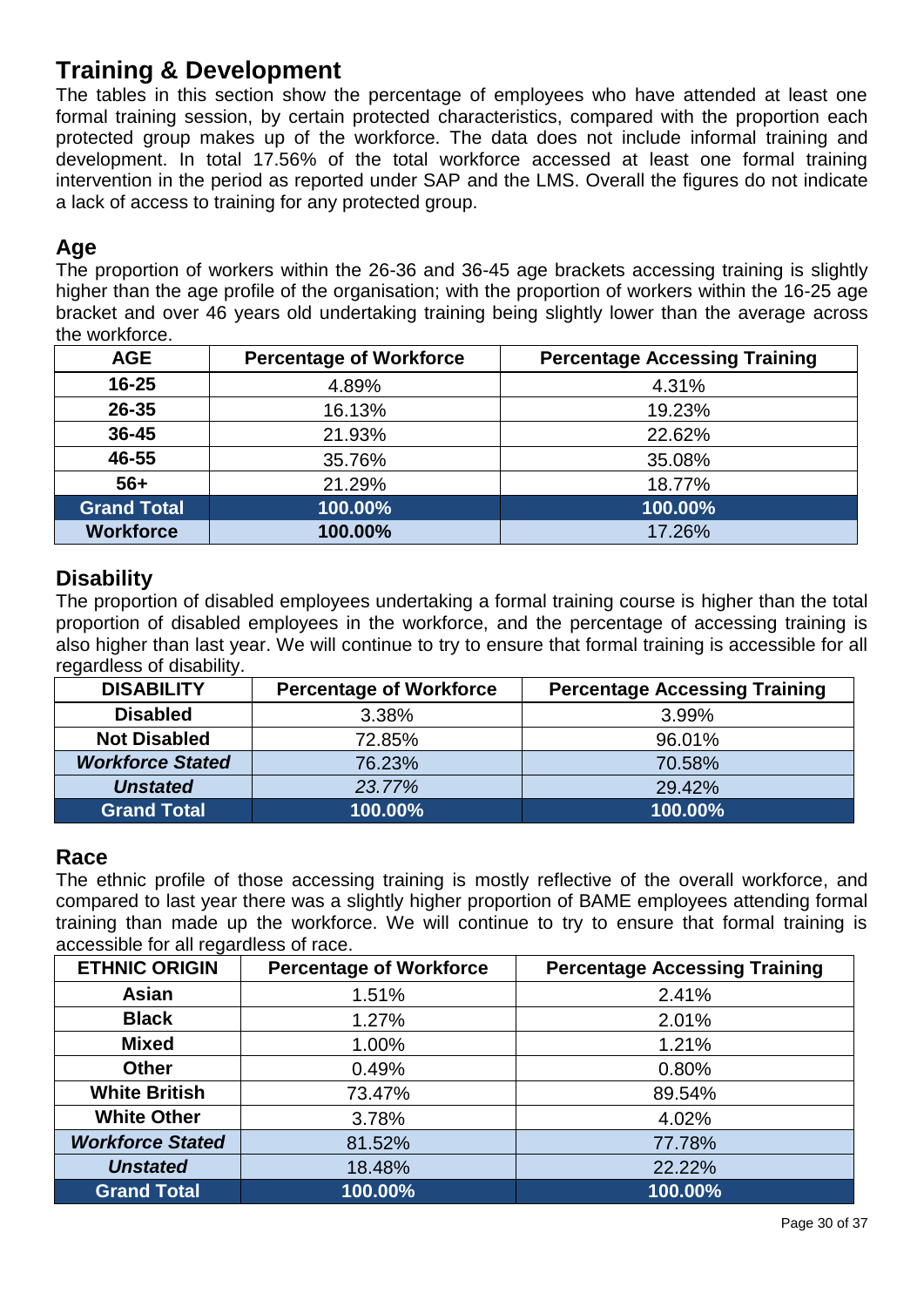#### **Sex/Gender**

Proportionally, considerably more females than males attended training over the past 12 months. A high proportion of our training focuses on frontline, social care employees, and employees in those areas are predominantly female.

| <b>GENDER</b>      | <b>Percentage of Workforce</b> | <b>Percentage Accessing Training</b> |
|--------------------|--------------------------------|--------------------------------------|
| <b>Female</b>      | 69.80%                         | 81.22%                               |
| <b>Male</b>        | 30.20%                         | 18.78%                               |
| <b>Grand Total</b> | 100.00%                        | 100.00%                              |
| <b>Workforce</b>   | 100.00%                        | 17.26%                               |

#### **Sexual Orientation**

The sexual orientation of those attending formal training courses generally reflects the workforce as a whole. The figures show that employees who have declared they are Gay, Lesbian or Bisexual are accessing training, and in fact a slightly higher proportion of employees identifying as gay men accessed training than made up the workforce.

| <b>SEXUALITY</b>        | <b>Percentage of Workforce</b> | <b>Percentage Accessing Training</b> |
|-------------------------|--------------------------------|--------------------------------------|
| <b>Bisexual</b>         | 0.30%                          | $0.00\%$                             |
| <b>Gay Man</b>          | 0.54%                          | 1.53%                                |
| Lesbian                 | 0.38%                          | 1.53%                                |
| Heterosexual            | 36.14%                         | 87.74%                               |
| <b>Rather not state</b> | 4.32%                          | 9.20%                                |
| <b>Workforce stated</b> | 41.68%                         | 40.85%                               |
| <b>Unstated</b>         | 58.32%                         | 59.15%                               |
| <b>Grand Total</b>      | 100.00%                        | 100.00%                              |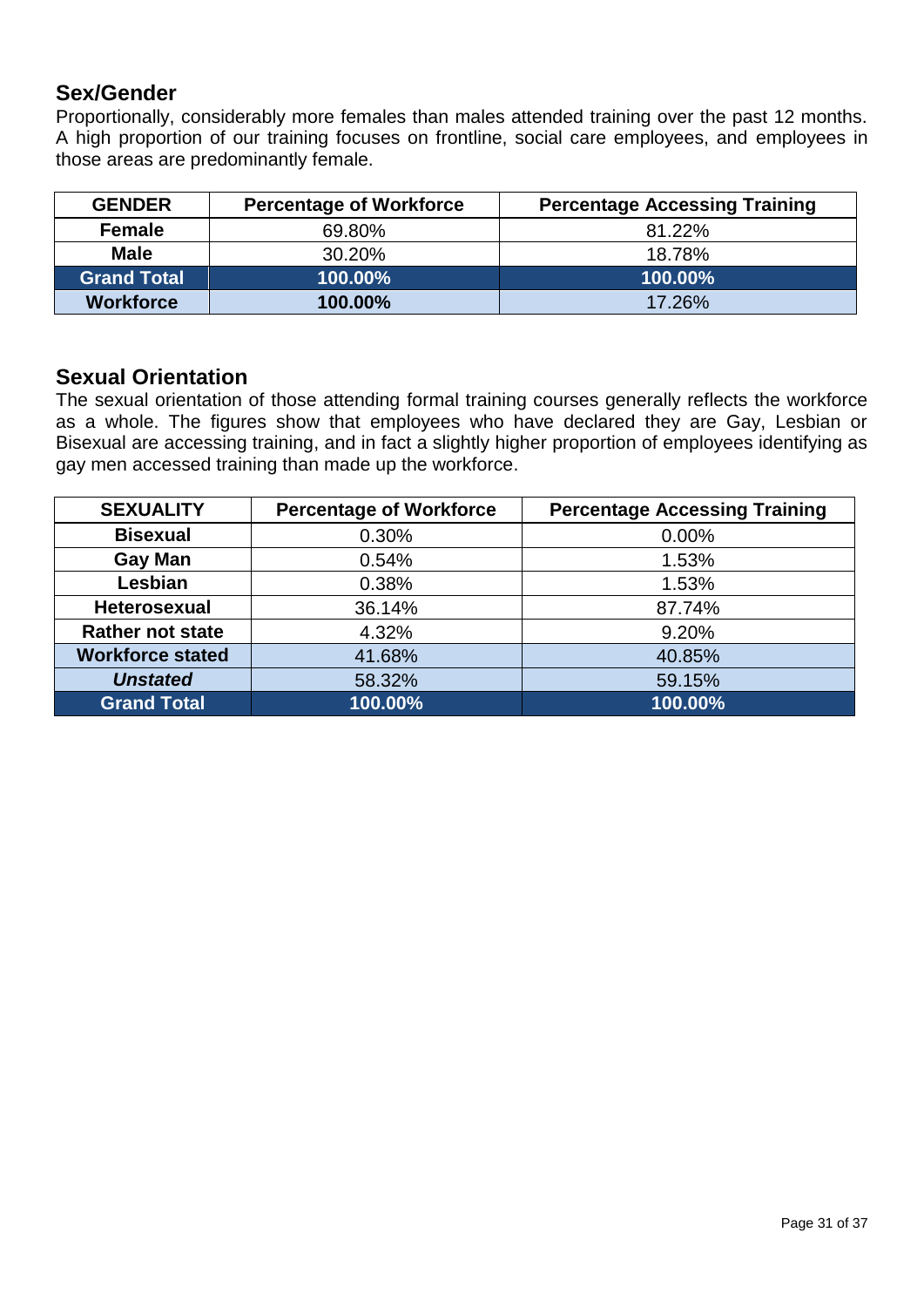## **Formal Procedures**

The following tables and charts show the protected characteristics against the formal procedures. Formal procedures are initiated for either absence, capability or conduct reasons. Grievances have not been included here to avoid individuals being illegally identifiable.

## **Age**

The chart and table below show that, in general, formal procedures reflect the overall age profile of the organisation. There were proportionally a much higher number of formal cases amongst employees over 46 which predominantly consisted of absence cases, which is in line with expectations that, generally, health problems increase with age.



**Percentage of Workforce** Formal Procedures by Age

| <b>AGE</b>         | <b>Percentage of Workforce</b> | <b>Formal Procedures by Age</b> |
|--------------------|--------------------------------|---------------------------------|
| $16 - 25$          | 4.89%                          | 3.39%                           |
| 26-35              | 16.13%                         | 10.17%                          |
| 36-45              | 21.93%                         | 3.39%                           |
| 46-55              | 35.76%                         | 52.54%                          |
| $56+$              | 21.29%                         | 30.51%                          |
| <b>Grand Total</b> | 100.00%                        | 100.00%                         |
| <b>Workforce</b>   | 100.00%                        | 1.6%                            |

### **Disability**

The chart and table below show that the proportion of formal cases involving employees disclosing disability or no disability is higher than the proportion in the workforce. Most of these cases are capability cases, and the proportion has remained roughly the same from last year.



**Percentage of Workforce** Formal Procedures by Disability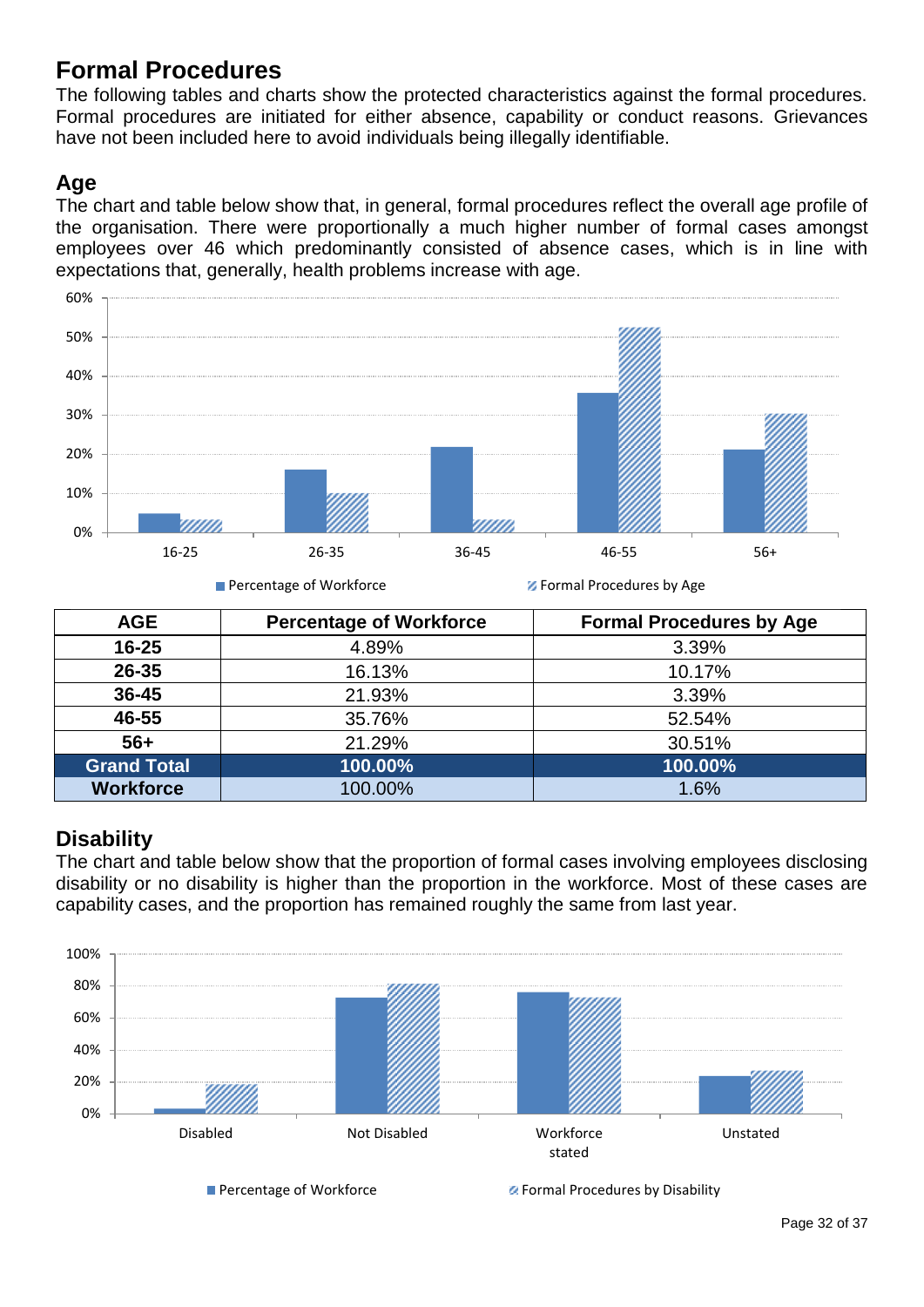| <b>DISABILITY</b>          | <b>Percentage of Workforce</b> | <b>Formal Procedures by Disability</b> |
|----------------------------|--------------------------------|----------------------------------------|
| <b>Disabled</b>            | 3.38%                          | 18.60%                                 |
| <b>Not Disabled</b>        | 72.85%                         | 81.40%                                 |
| <b>Workforce</b><br>stated | 76.23%<br>72.88%               |                                        |
| <b>Unstated</b>            | 23.77%                         | 27.12%                                 |
| <b>Grand Total</b>         | 100.00%                        | 100.00%                                |

#### **Race**

The chart and table below show that the level of formal procedures for BAME employees generally follows the distribution pattern of the overall workforce, although there is a slight disparity with the number of formal cases involving Black employees. These are predominantly capability cases, and the proportions are a reflection of the very small numbers of capability cases recorded.



| <b>RACE</b>             | <b>Percentage of Workforce</b> | <b>Formal Procedures by Race</b> |
|-------------------------|--------------------------------|----------------------------------|
| Asian                   | 1.51%                          | 0.00%                            |
| <b>Black</b>            | 1.27%                          | 4.08%                            |
| <b>Mixed</b>            | 1.00%                          | 8.16%                            |
| <b>Other</b>            | 0.49%                          | 0.00%                            |
| <b>White British</b>    | 73.47%                         | 81.63%                           |
| <b>White Other</b>      | 3.78%                          | 6.12%                            |
| <b>Workforce Stated</b> | 81.52%                         | 83.05%                           |
| <b>Unstated</b>         | 18.48%                         | 16.95%                           |
| <b>Grand Total</b>      | 100.00%                        | 100.00%                          |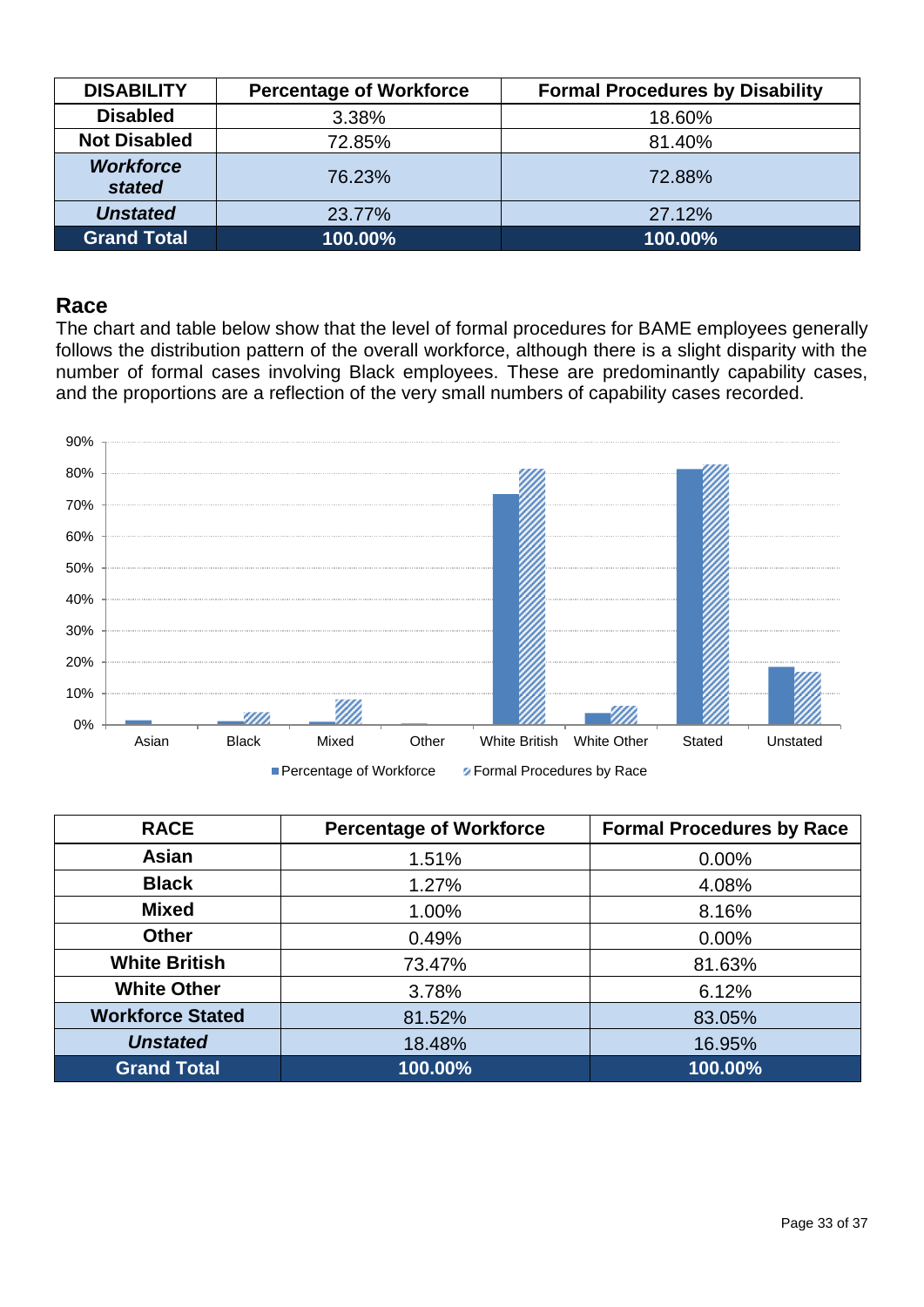### **Sex/Gender**

There were an almost direct proportion of formal cases in the past 12 months involving male employees to those making up the workforce. This is in direct contrast to last year when male employees had a proportionally greater number of formal cases than female employees.



| <b>SEX/GENDER</b>             | <b>Percentage of Workforce</b> | <b>Formal Procedures by Sex/Gender</b> |  |
|-------------------------------|--------------------------------|----------------------------------------|--|
| <b>Female</b>                 | 69.80%                         | 73.33%                                 |  |
| <b>Male</b><br>30.20%         |                                | 26.67%                                 |  |
| <b>Grand Total</b><br>100.00% |                                | 100.00%                                |  |
| <b>Workforce</b>              | 100.00%                        | 1.6%                                   |  |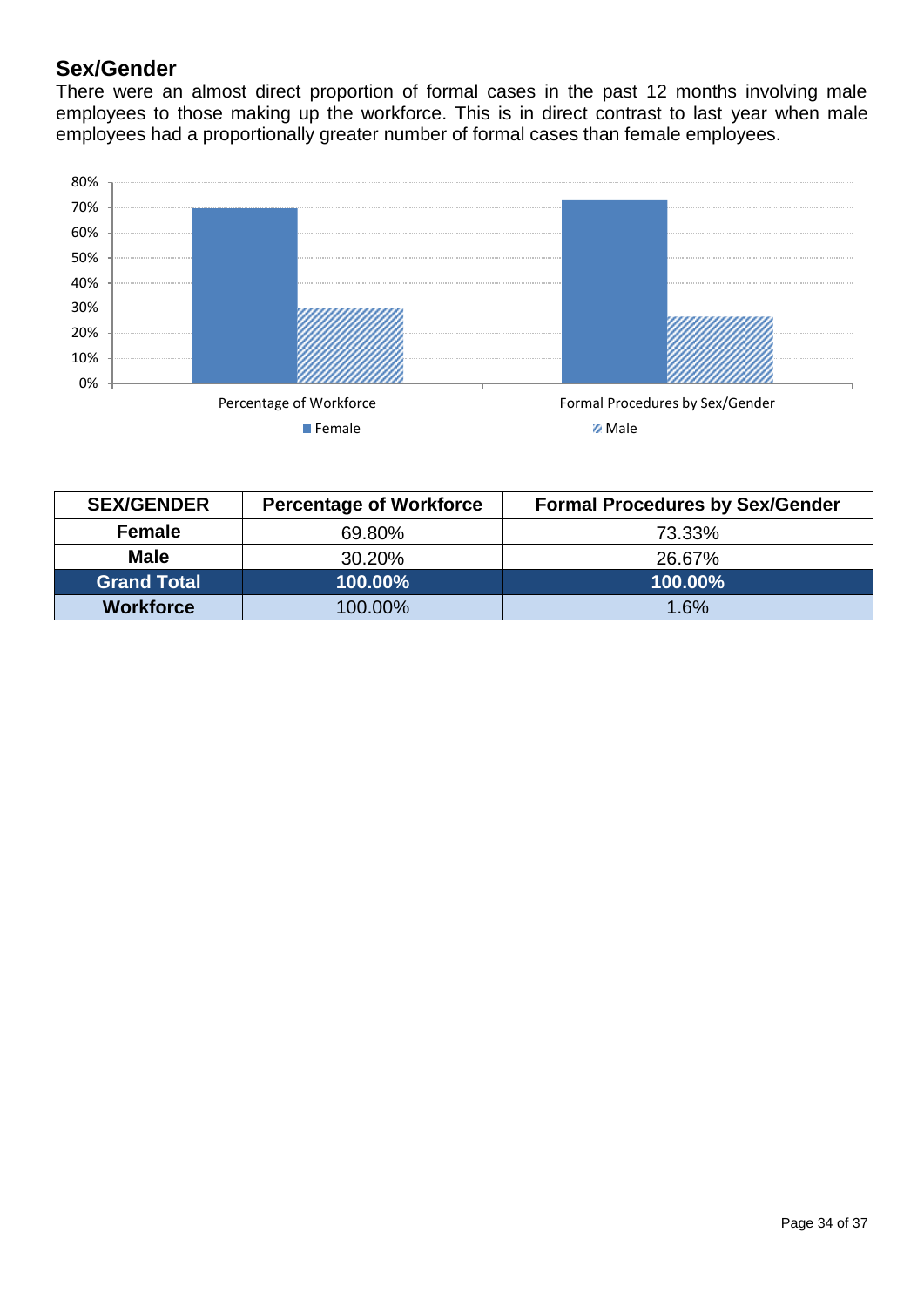## **Performance Development Review (PDR)**

(Previously known as Appraisal)

As per standard reporting procedures, PDRs in this section of the report cover the last full financial year (1<sup>st</sup> April 2017 to 31<sup>st</sup> March 2018), and the completion which happened within that period.

| <b>PDR</b>                   | <b>Completed PDR</b> | (Of Which Exceeds)<br><b>Expectations</b> ) | <b>No PDR Recorded</b> |
|------------------------------|----------------------|---------------------------------------------|------------------------|
| <b>Whole</b><br>organisation | 55.94%               | 15.02%                                      | 44.06%                 |

#### **Age**

The graph and table below show that there is relative regularity in PDR completion across all age ranges, with the greatest proportion of completions within the 16-25 age bracket.

The greatest proportion of employees receiving 'exceeded expectations' on their PDR was in the 36-45 age bracket, whilst the lowest was for employees under 25. This may be a result of employees under 25 working at the council for a shorter period of time.



| <b>PDR By Age</b>  | <b>Completed PDR</b> | (Of Which Exceeds<br><b>Expectations)</b> | <b>No PDR Recorded</b> |
|--------------------|----------------------|-------------------------------------------|------------------------|
| $16 - 25$          | 58.59%               | 8.26%                                     | 33.15%                 |
| 26-35              | 43.21%               | 13.57%                                    | 43.22%                 |
| 36-45              | 38.01%               | 18.52%                                    | 43.47%                 |
| 46-55              | 39.01%               | 15.30%                                    | 45.69%                 |
| $56+$              | 41.09%               | 13.86%                                    | 45.05%                 |
| <b>Grand Total</b> | 100.00%              | 100.00%                                   | 100.00%                |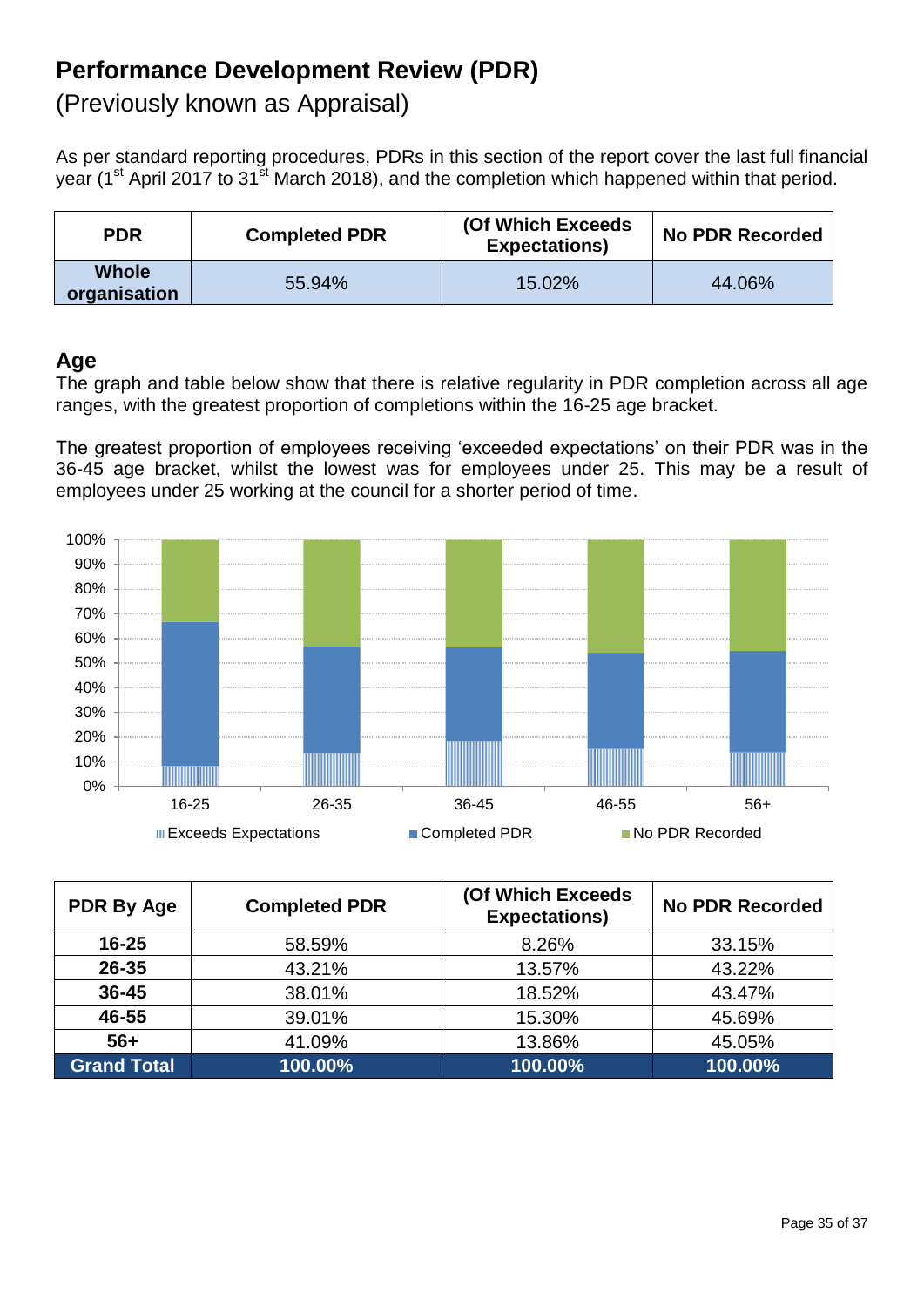## **Disability**

The graph and table below show that disabled employees are not disadvantaged when it comes to PDR completion, with completion rates fairly consistent for both disabled and non-disabled employees. The proportion of those with an 'exceeded expectations' grading is slightly higher for non-disabled employees.



| <b>DISABILITY</b>       | <b>Completed</b><br><b>PDR</b> | (Of Which<br><b>Exceeds</b><br><b>Expectations)</b> | <b>No PDR</b><br><b>Recorded</b> | <b>Grand Total</b> |
|-------------------------|--------------------------------|-----------------------------------------------------|----------------------------------|--------------------|
| <b>Disabled</b>         | 54.40%                         | 4.80%                                               | 45.60%                           | 100.00%            |
| <b>Not Disabled</b>     | 57.99%                         | 9.08%                                               | 42.01%                           | 100.00%            |
| <b>Workforce stated</b> | 57.83%                         | 8.89%                                               | 42.17%                           | 100.00%            |
| <b>Unstated</b>         | 49.89%                         | 6.82%                                               | 50.11%                           | 100.00%            |

#### **Race**

The graph and table below show that there is relative regularity in PDR completions across all ethnicities, with higher completion rates compared to last year.

The highest level of 'exceeds expectations' grading was in staff whose ethnicity is identified as 'other'.